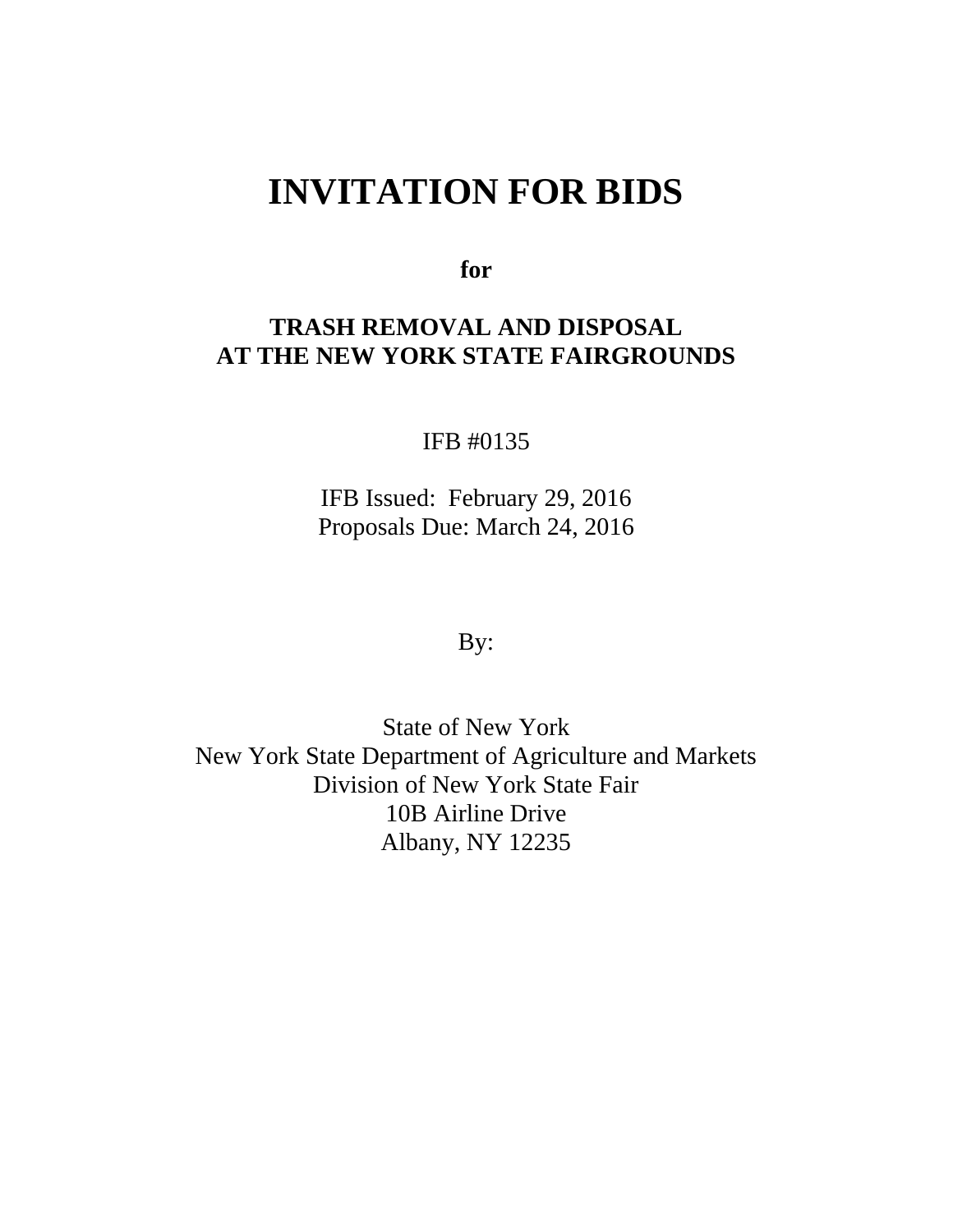|     | <b>Table of Contents</b> |  |
|-----|--------------------------|--|
|     |                          |  |
| 1.1 |                          |  |
| 1.2 |                          |  |
| 1.3 |                          |  |
| 1.4 |                          |  |
|     |                          |  |
| 2.1 |                          |  |
| 2.2 |                          |  |
| 2.3 |                          |  |
|     | 2.3.1                    |  |
|     | 2.3.2                    |  |
|     |                          |  |
|     |                          |  |
|     |                          |  |
|     |                          |  |
|     |                          |  |
|     |                          |  |
|     |                          |  |
|     |                          |  |
| 3.1 |                          |  |
| 3.2 |                          |  |
| 3.3 |                          |  |
| 3.4 |                          |  |
| 3.5 |                          |  |
|     |                          |  |
| 4.1 |                          |  |
| 4.2 |                          |  |
|     |                          |  |
| 5.1 |                          |  |
| 5.2 |                          |  |
| 5.3 |                          |  |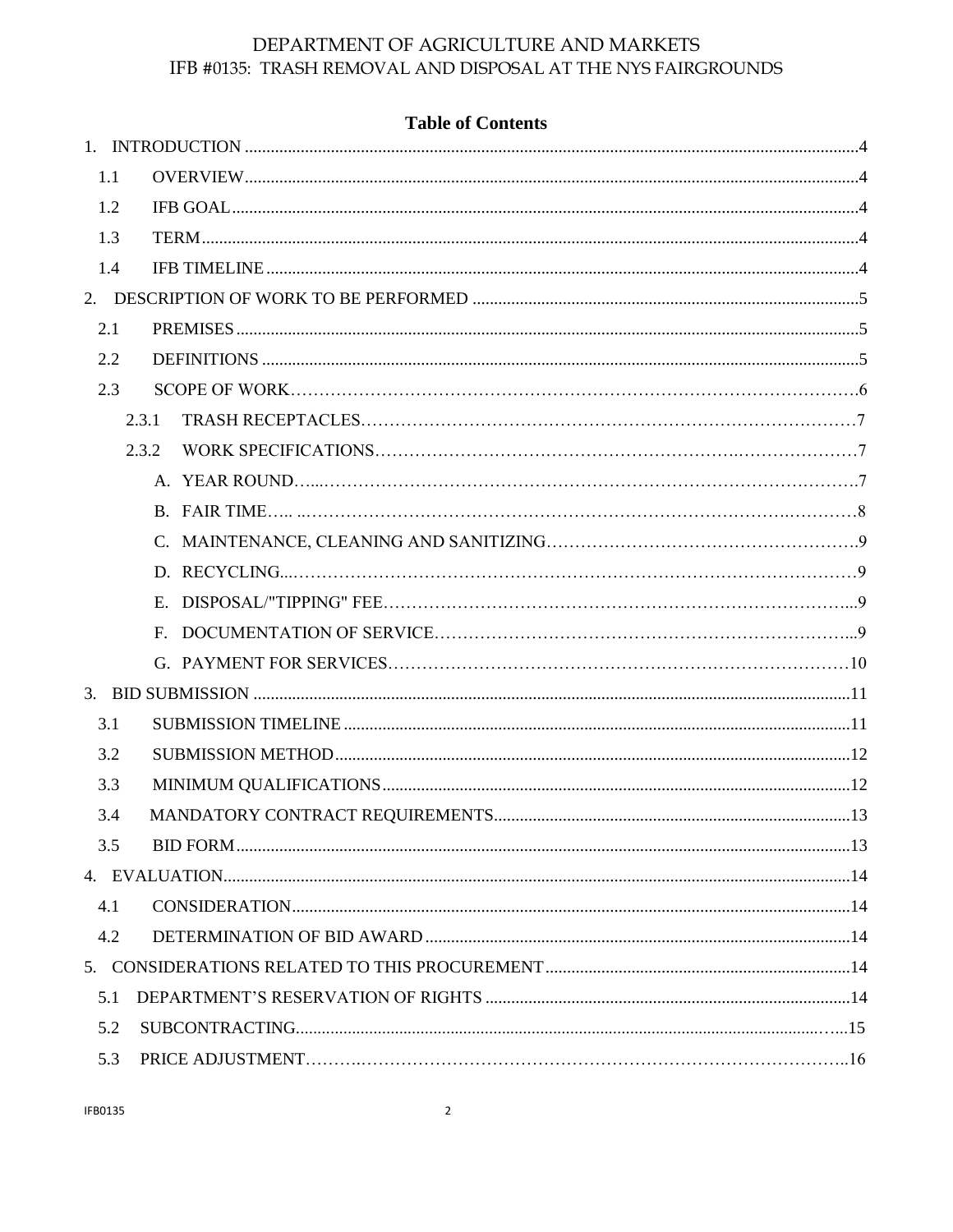| PREVAILING WAGES RATE - PUBLIC WORKS AND BUILIDNG SERVICES                                                                                                                                                             |  |  |
|------------------------------------------------------------------------------------------------------------------------------------------------------------------------------------------------------------------------|--|--|
| 5.5 CONTRACTOR REQUIREMENTS AND PROCEDURES FOR EQUAL EMPLOYMENT AND<br>BUSINESS PARTICIPATION OPPORTUNITIES FOR MINORITY GROUP MEMBERS AND NEW<br>YORK STATE CERTIFIED MINORITY AND WOMEN-OWNED BUSINESS ENTERPRISES16 |  |  |
|                                                                                                                                                                                                                        |  |  |
|                                                                                                                                                                                                                        |  |  |
|                                                                                                                                                                                                                        |  |  |
|                                                                                                                                                                                                                        |  |  |
|                                                                                                                                                                                                                        |  |  |
|                                                                                                                                                                                                                        |  |  |
|                                                                                                                                                                                                                        |  |  |
|                                                                                                                                                                                                                        |  |  |
|                                                                                                                                                                                                                        |  |  |
|                                                                                                                                                                                                                        |  |  |
|                                                                                                                                                                                                                        |  |  |
|                                                                                                                                                                                                                        |  |  |
|                                                                                                                                                                                                                        |  |  |
|                                                                                                                                                                                                                        |  |  |

EXHIBIT 1 – SUMMARY OF TRASH REMOVAL AND DISPOSAL SERVICES RENDERED 2014-2015

- EXHIBIT 2 RATING FORM
- EXHIBIT 3 PREVAILING WAGE RATES

EXHIBIT 4 – SAMPLE NEW YORK STATE AGM CONTRACT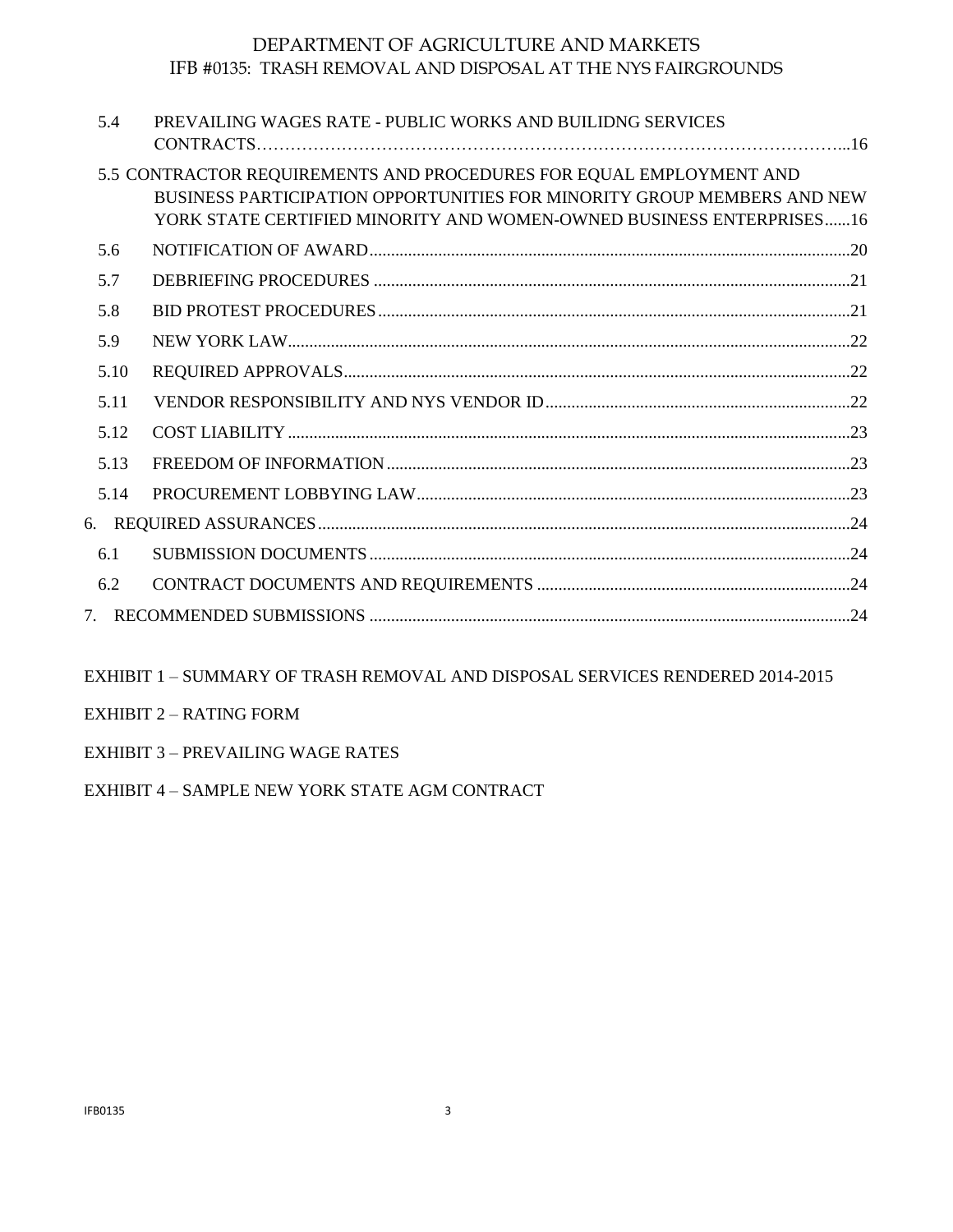## <span id="page-3-1"></span><span id="page-3-0"></span>**1. INTRODUCTION**

## **1.1 OVERVIEW**

The New York State Department of Agriculture and Markets (the Department) owns and manages the New York State Fairgrounds in the Town of Geddes, Onondaga County, New York (the Fairgrounds). The Fairgrounds hosts the New York State Fair, which is held each year for twelve (12) days ending on Labor Day, and other year-round events.

The Department is seeking bids for trash removal and disposal services at the Fairgrounds.

#### <span id="page-3-2"></span>**1.2 IFB GOAL**

The objective of this IFB is to retain a contractor to remove trash, including office waste, mixed waste, solid waste, cardboard only and construction and demolition waste from the property known as the New York State Fairgrounds, Town of Geddes, Onondaga County (Syracuse) New York.

#### <span id="page-3-3"></span>**1.3 TERM**

The contract resulting from this IFB will be for a five (5) year term. The contract will begin on April 1, 2016 and end on March 31, 2021.

#### <span id="page-3-4"></span>**1.4 IFB TIMELINE**

| <b>Publication in Contract Reporter</b>               | February 29, 2016           |
|-------------------------------------------------------|-----------------------------|
| Deadline for Submission of Written Questions          | March 14, 2016 by 3:00 p.m. |
| Last update of answers or issuance of IFB<br>Addendum | March 17, 2016              |
|                                                       |                             |
| <b>Submission Deadline</b>                            | March 24, 2016 by 3:00 p.m. |
| <b>Bid Opening</b>                                    | March 28, 2016              |

The Department intends to make an award within thirty (30) days of the Bid Response due date. The contract will require approval from the Office of the Attorney General of the State of New York (AG) and the Office of the State Comptroller of the State of New York (OSC) before it becomes effective.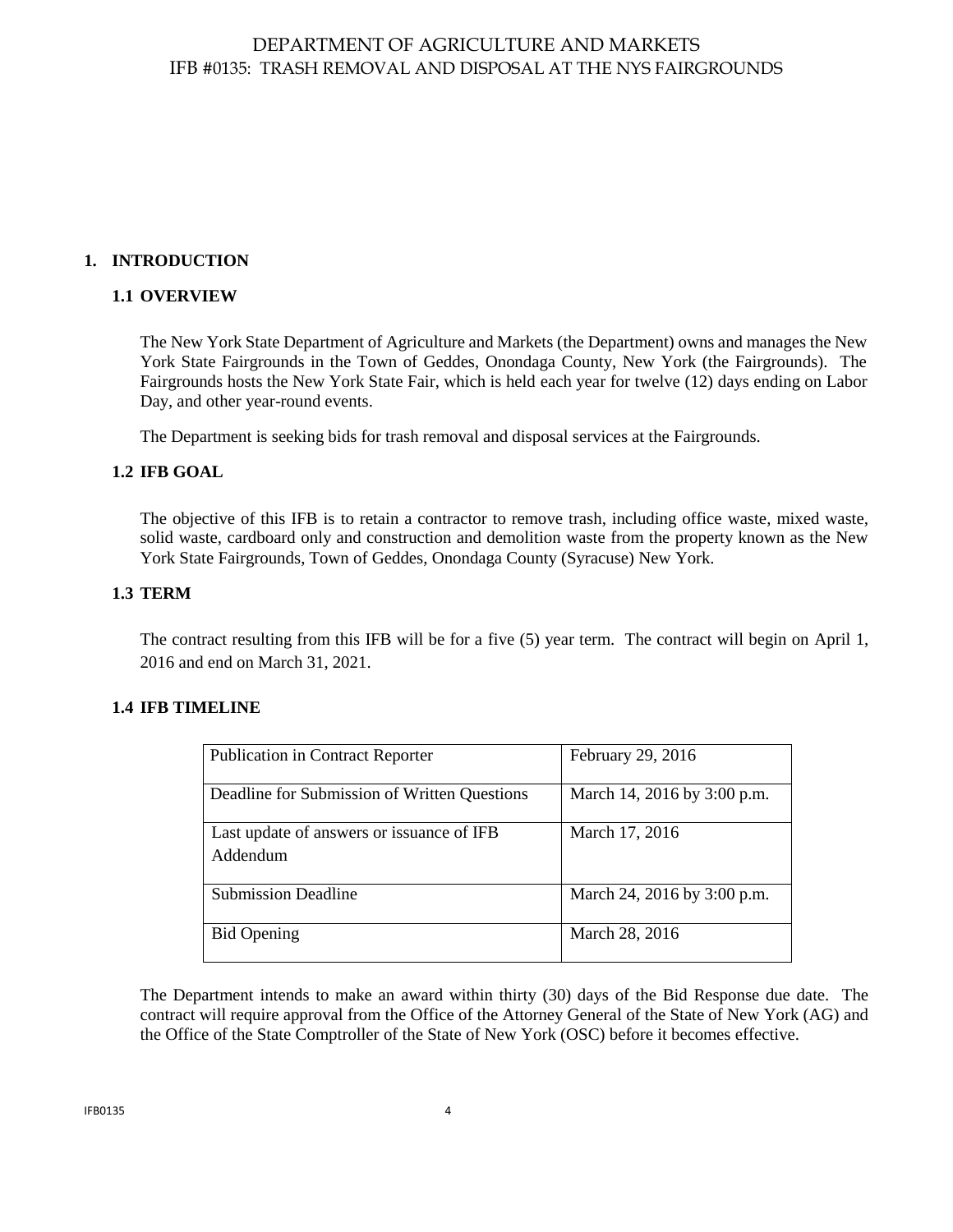#### <span id="page-4-1"></span><span id="page-4-0"></span>**2. DESCRIPTION OF WORK TO BE PERFORMED**

#### **2.1 PREMISES**

The New York State Fairgrounds is a 375-acre site that is home to the annual New York State Fair and other year-round events. The annual New York State Fair is a twelve (12) day event ending on Labor Day each year. The dates for the 2016 New York State Fair are Thursday, August  $25<sup>th</sup>$  through Monday, September  $5<sup>th</sup>$ , 2016.

#### **2.2 DEFINITIONS**

**Bidder:** Shall refer to any business entity who submits a response to this IFB. At the time that the Bidder executes a contract with the Department for their services a Bidder shall become a "Contractor." See also "Contractor."

**Toter (or equivalent):** Shall refer to a two-wheeled garbage container with a capacity of up to 100 gallons. Toters shall be emptied into open top roll-off containers using toter lifts. See definition for "Open Top Roll-Off Container."

**Business hours:** Shall mean Monday through Friday, between the hours of 7:30 A.M. and 3:30 P.M. EST, except New York State Holidays.

**Compactor:** A unit that compresses or compacts material by using hydraulic force, weight or vibration. Compactors include **stationary** and **self-contained** units. All self-contained compactors provided for the compaction of wet waste shall be self-contained and water-tight. The Department shall be responsible for the construction of any concrete pads or other ancillary structures such as catwalks that are needed for stationary compactors, and the selected contractor shall be responsible for the installation of all other compactor components. Stationary compactors will be affixed to the site (NYS Fairgrounds), and the container will be separated and removed for emptying. All compactors shall be maintained in good working order and shall have no leaks, jagged edges or holes.

**Construction and Demolition Debris:** Uncontaminated solid waste resulting from the construction, remodeling, repair and demolition of utilities, structures and roads; and uncontaminated solid waste resulting from land clearing. Such waste includes, but is not limited to bricks, concrete and other masonry materials, soil, rock, wood (including painted, treated and coated wood and wood products), land clearing debris, wall coverings, plaster, drywall, plumbing fixtures, non-asbestos insulation, roofing shingles and other roof coverings, asphaltic pavement, glass, plastics that are not sealed in a manner that conceals other wastes, empty buckets ten gallons or less in size and having no more than one inch of residue remaining on the bottom, electrical wiring and components containing no hazardous liquids, and pipe and metals that are incidental to any of the above.

**Contractor:** Shall refer to a responsive and responsible Bidder who is awarded a Contract with the Department.

**Department:** Shall refer to the New York State Department of Agriculture and Markets. The "Department" may also be referred to as "AGM."

**Disposal Facility:** A facility or part of a facility at which solid waste disposal occurs.

**Dual Stream Recycling**: Varieties of paper collected together in one recycling bin (one stream); plastic, glass and metal recyclables collected in another recycling bin (the other stream).

**Food Waste:** Uneaten food and food preparation wastes from residences, cafeterias, commercial establishments and institutional sources.

**Haul Charge:** A fee charged by the Contractor for the pick-up of a compactor or open top roll-off container, disposal of the waste and return of the compactor or open top roll-off container.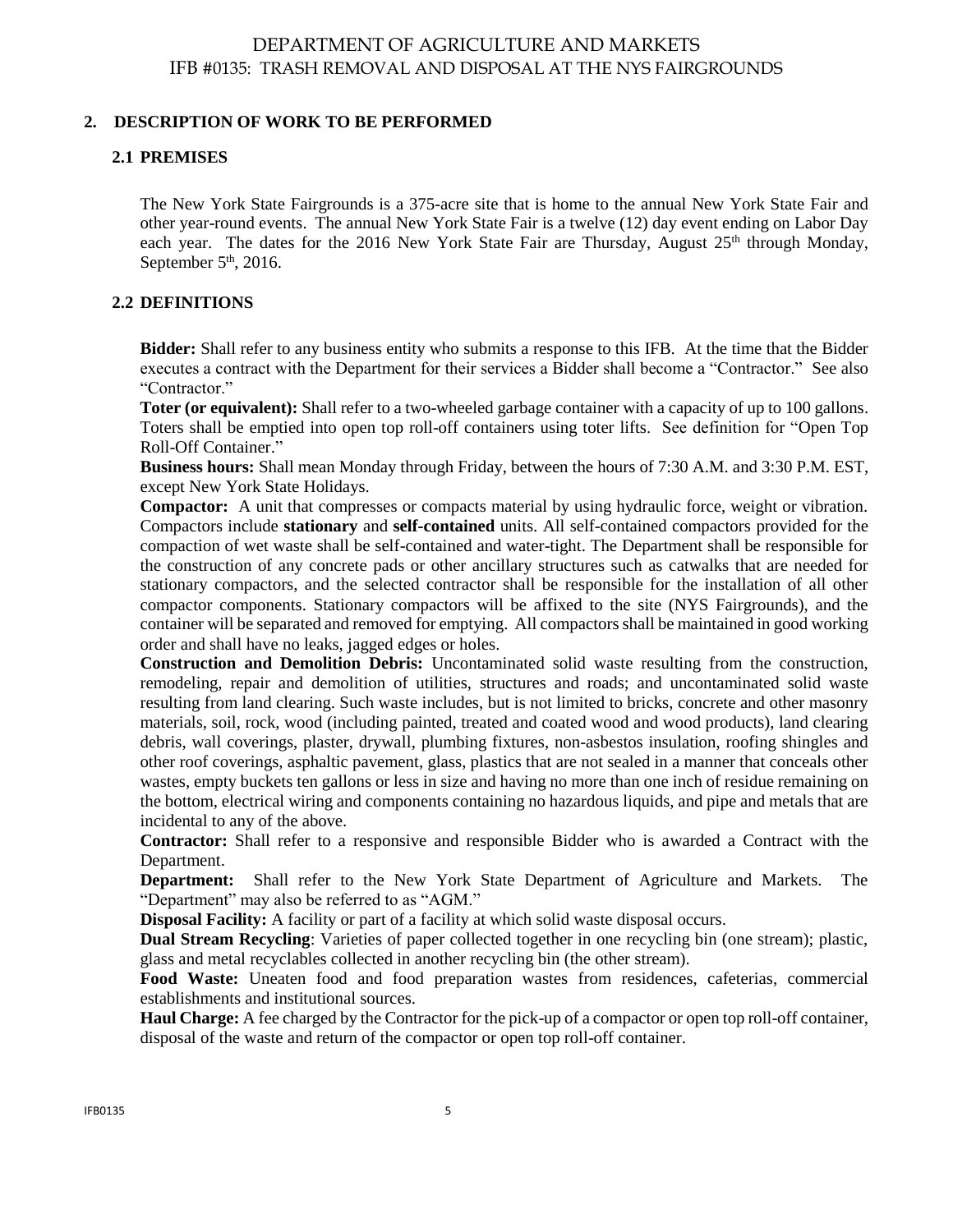**Landfill:** Landfill means land or a disposal facility or part of one where solid waste or its residue after treatment is intentionally placed and which is not a land application facility, surface impoundment, injection well or waste pile.

**MWBE:** Shall refer to a business certified with New York State Empire State Development (ESD) as a Minority and/or Women-owned Business Enterprise.

**May:** Denotes the permissive in a contract clause or specification. "May" does not mean "required." Also see "Shall" and "Must."

**Mixed Paper:** A variety of paper including but not limited to office paper, newsprint, magazines, junk mail and paperboard products. This excludes tissue paper, toweling, paper plates and cups, wax coated corrugated cardboard and other low-grade paper products which become unusable to paper mills as a result of normal intended use.

**Must**: Denotes the imperative in a contract clause or specification. "Must" is synonymous with "required." Also see "Shall" and "May."

**Open Top Roll-Off Container:** An open top container/dumpster utilizing wheels to facilitate rolling the dumpster in place. The container is designed to be transported by roll-off trucks. Roll-offs may contain solid waste, construction and demolition debris, food waste, and recyclable material.

**Prevailing Wage Rate:** As part of the requirements of Article 8 (Sections 220-223) and Article 9 (Sections 230-239) of the New York State Labor Law, public work Contractors and subcontractors are required to pay laborers, workers or mechanics employed in the performance of a public work contract not less than the prevailing rate of wage and to provide supplements (fringe benefits) in accordance with prevailing practices in the locality where the work is performed. Prevailing wage requirements for this IFB are contained herein. **Recyclable or Recyclable Material:** A material that has the potential to be recycled and which is pre-sorted from solid waste and not contaminated by significant amounts of residuals.

**Recyclable Processing Fee:** A fee charged by the Contractor for recycling material at a recycler.

**Recycling**: The processing of used materials into new products in order to prevent waste of potentially useful materials, reduce the consumption of fresh raw materials, reduce energy usage, reduce air and water pollution, reduce the need for "conventional" waste disposal, and lower greenhouse gas emissions compared to virgin production.

**Recycling Revenue:** Revenue generated from the sale of recyclable materials.

**Rental Fee:** A fee charged by the Contractor for the rental of a compactor or open top roll-off container.

**Shall:** Denotes the imperative in a contract clause or specification. "Shall" is synonymous with "required." Also see "Must" and "May."

**Solid waste:** All materials or substances discarded or rejected as being spent, useless, worthless or in excess to the owners at the time of such discard or rejection, including but not limited to garbage, refuse, industrial and commercial waste, sludge from air or water control facilities, rubbish, ashes, contained gaseous material, incinerator residue, demolition and construction debris, discarded automobiles and offal but not including sewage and other highly diluted water carried materials or substances and those in gaseous form. **State**: Shall refer to the State of New York. See also the definition for "Department."

**Tipping Fee:** A fee charged for the disposal of waste at a waste processing facility. Tipping fees may also be referred to as Disposal Fees, Dump Fees or Gate Fees.

## <span id="page-5-0"></span>**2.3 SCOPE OF WORK**

The selected contractor shall provide, deliver, and place trash collection compactors and receptacles/toters on the Fairgrounds, as directed by the Department. The selected contractor shall be responsible for maintaining, cleaning/sanitizing, and emptying the trash collection compactors and receptacles/toters, and shall provide and operate a rear loading compactor truck and toter lifts (or equivalent) as further described below.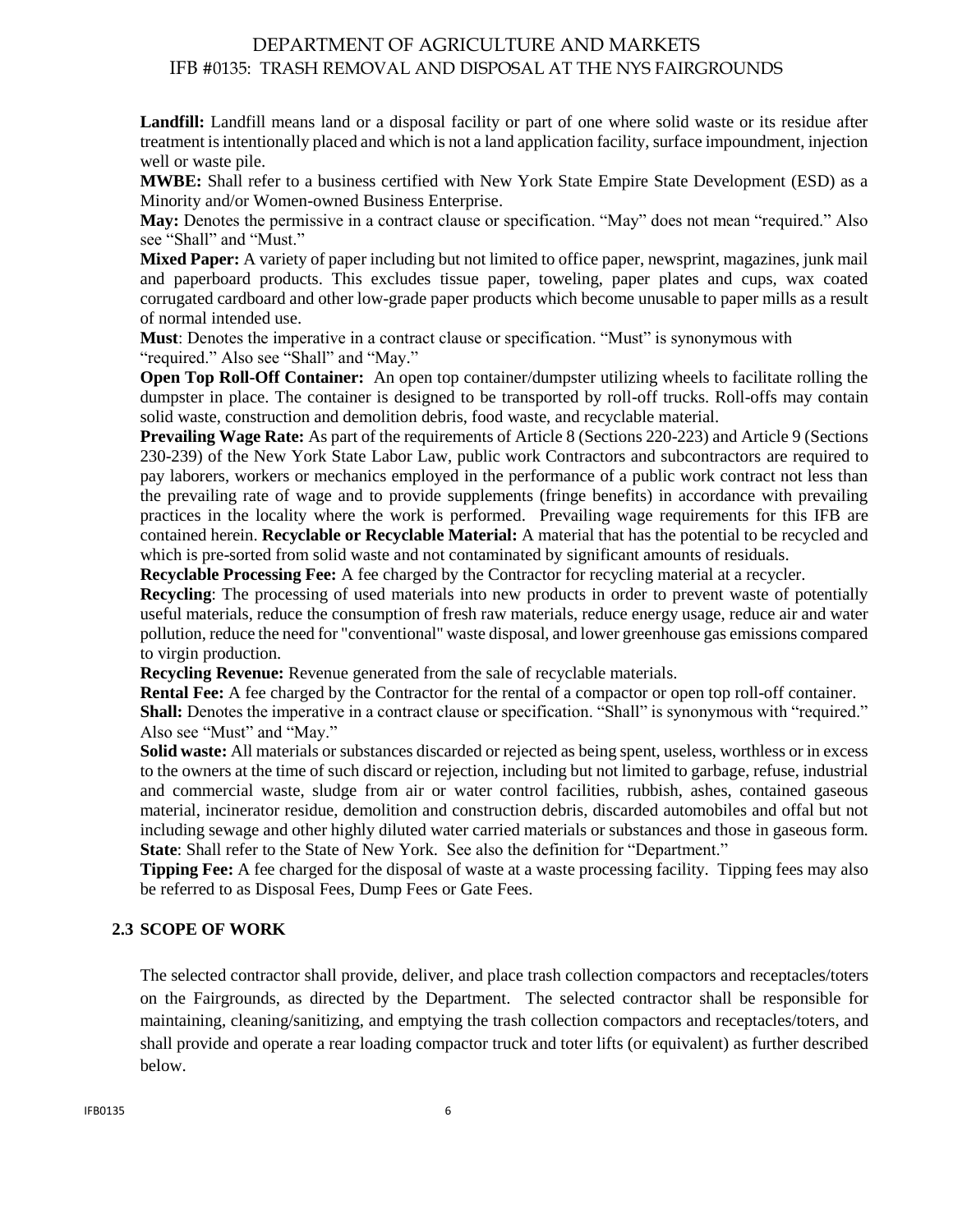#### **2.3.1 TRASH RECEPTACLES**

The selected bidder shall remove garbage, trash, and solid waste, including office waste, mixed waste (food waste, bottles, cans), cardboard, and construction and demolition waste (excluding appliances), from the Fairgrounds throughout the Term of the contract. The types and sizes of trash receptacles to be provided to the Department for rental are described in Section 2.3.2 "Work Specifications."

Service levels will depend upon the number of events and number of visitors to the Fairgrounds and will peak in August and September of each calendar year when the annual New York State Fair (State Fair) is held. During the State Fair, service shall be provided each day of the State Fair including Saturday, Sunday and Labor Day, and all trash receptacles shall be emptied at least once daily between the hours of 11:00 p.m. and 9:00 a.m., or more often if the receptacle(s) is/are full. At other times throughout the calendar year, service shall be provided Monday through Friday between the hours of 7:30 a.m. and 3:30 p.m., and trash receptacles shall be emptied within twentyfour hours from notification by the Department that a receptacle(s) is full, or pursuant to a schedule mutually agreed upon by the Department and the selected contractor.

All trash receptacles and equipment shall remain the property of the selected contractor, who shall be responsible for maintenance, repair, cleaning/sanitizing of all contractor-provided receptacles and equipment at the contractor's sole cost and expense. All trash receptacles shall be clearly marked with the receptacle's capacity, tare weight (if applicable) and a unique identification number.

#### **2.3.2 WORK SPECIFICATIONS**

The selected contractor shall provide the following:

#### **A. YEAR-ROUND**

- 1.Trash Receptacles Types and Sizes
	- (a) Open Top Roll-Off Containers
		- 20 cubic yards
		- 30 cubic yards
	- (b) Compactors Multicycle 3 phase, 208 volts
		- 8 cubic yard stationary compactor
		- 35 cubic yard self-contained compactor
	- (c) Toters (or equivalent)
		- 96 gallon capacity (90 to 100 gallon acceptable)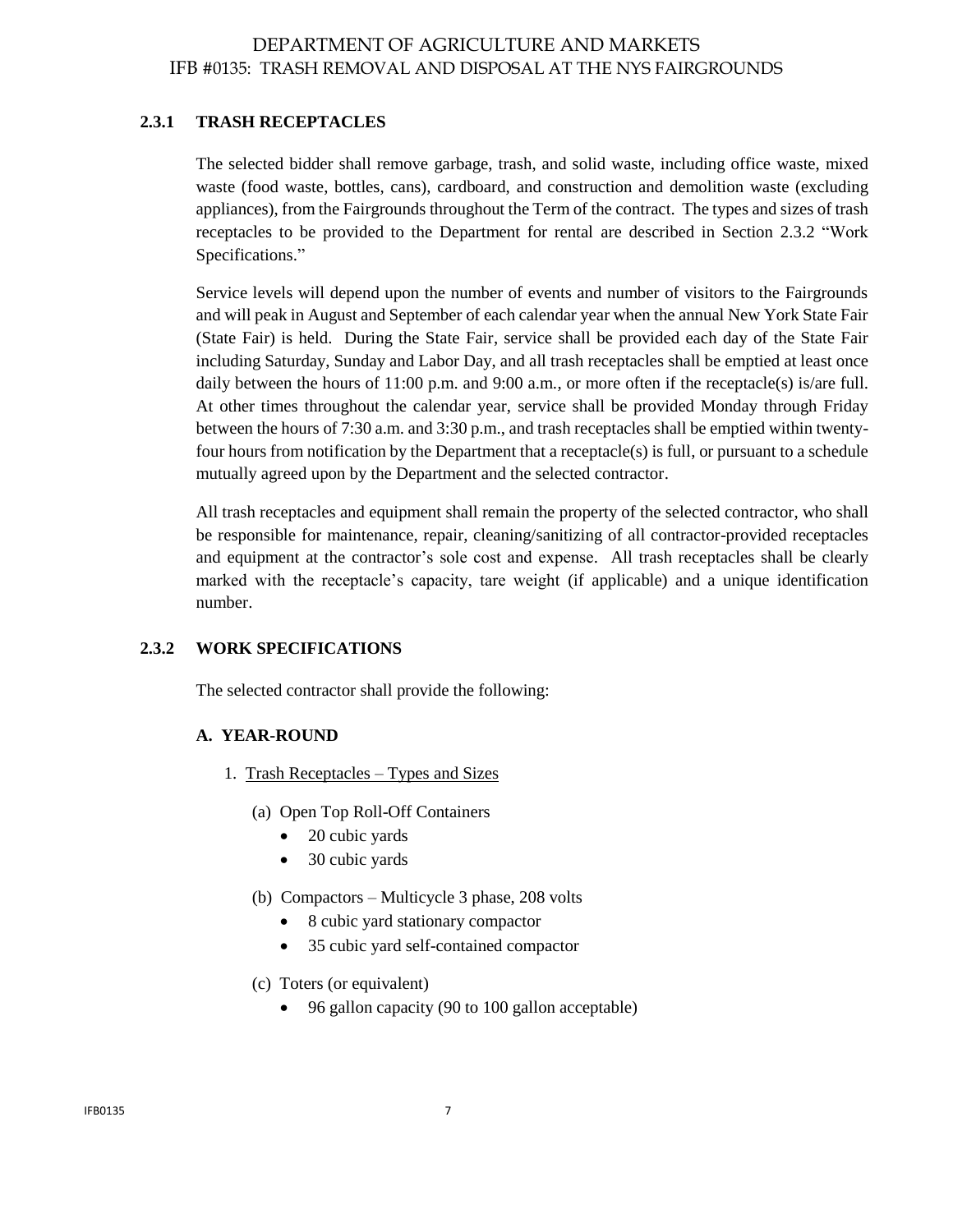## 2.Quantities, Sizes, Locations and Placement

- The Department will inform the selected contractor of the quantities, sizes and specific locations on the Fairgrounds of required trash receptacles.
- The unit(s) ordered by the Department shall be delivered to the Fairgrounds within twenty-four (24) hours of the request.

## 3. Placement, Removal, Relocation

- The selected contractor shall empty and relocate receptacles within twenty-four (24) hours of receipt of notification from the Department, Monday through Friday between the hours of 7:30 a.m. and 3:30 p.m.
- *The monthly rental cost for the trash receptacles referenced in Section 2.3.2 A above shall include the rental, delivery, installation, maintenance, repair and/or replacement, and cleaning and sanitizing of the units ordered.*

## **B. FAIRTIME**

- 1.Trash Receptacles Types and Sizes
	- (a) Open Top Roll-Off Containers
		- 15 cubic yards
		- 20 cubic yards
		- 30 cubic vards
	- (b) Compactors Multicycle 3 phase, 208 volts
		- 35 cubic yard self-contained compactor
	- (c) Toters (or equivalent)
		- 96 gallon capacity (90 to 100 gallon acceptable)
		- Lifts for toters (or equivalent)
- 2. Equipment and Driver
	- One (1) rear loading compactor truck, minimum 25 cubic yard capacity, with driver, shall be provided on the Wednesday following the last day of each State Fair held during the term of the Agreement for up to three (3) consecutive days, as required by the Department.
- 3.Quantities, Sizes, Locations and Placement
	- The Department will inform the selected contractor of the quantities, sizes, and specific locations on the Fairgrounds of required trash receptacles by May  $1<sup>st</sup>$  of each year during the term of the Agreement for the needs for the State Fair. All trash receptacles ordered must be delivered and placed on the Fairgrounds no later than fourteen (14) days prior to the first day of each State Fair held during the term of this Agreement.
	- During the 12 days of the annual State Fair, the selected contractor must provide 24 hour emergency contact information and support.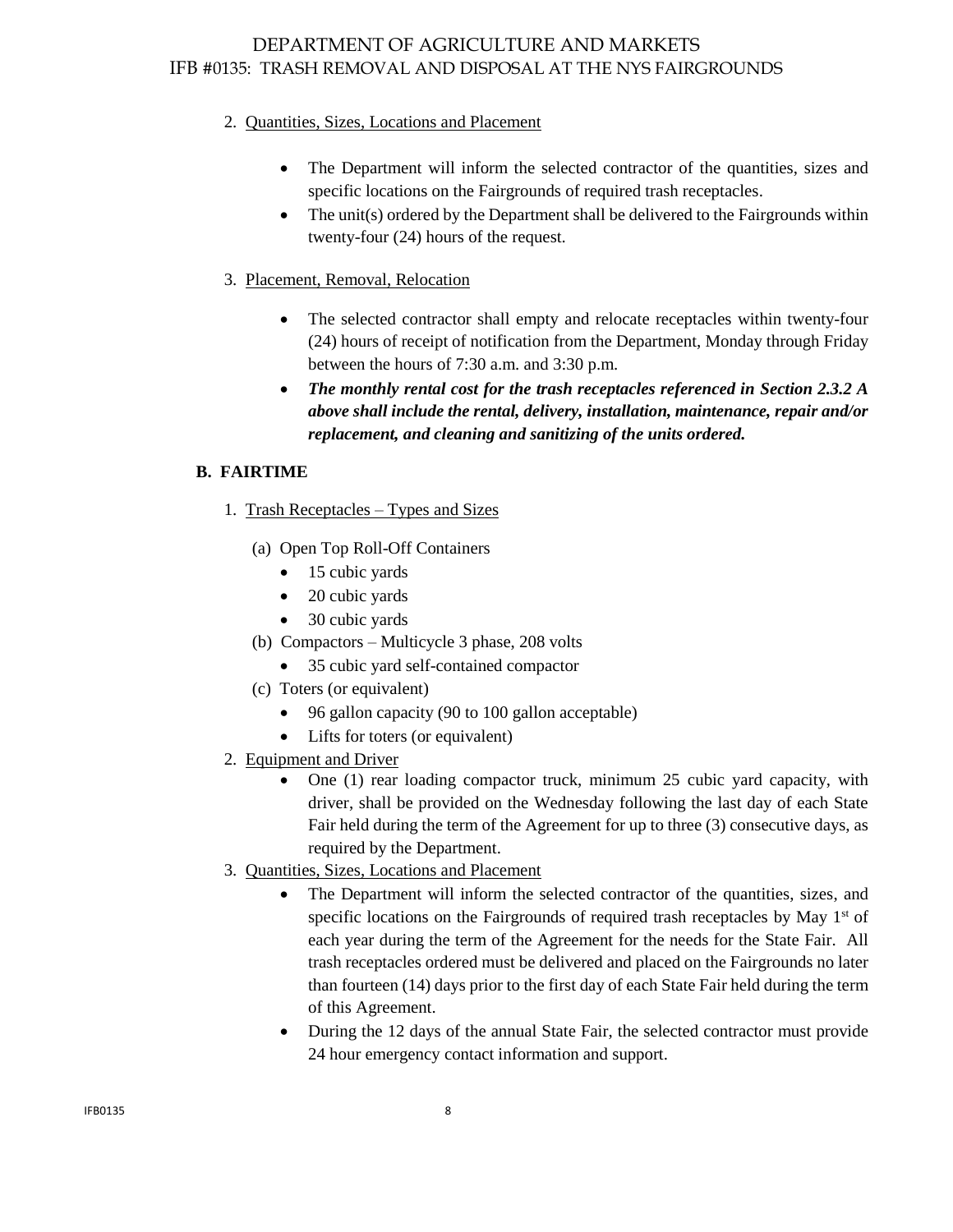#### 4. Placement, Removal, Relocation and Hours of Service

- During the 12 days of the State Fair each year, all trash receptacles shall be emptied and relocated by the selected bidder at least once daily including Saturdays, Sundays, and Labor Day, *between the hours of 11:00 p.m. and 9:00 a.m., or more often if the receptacle(s) is/are full.*
- *The per unit rental cost for the trash receptacles referenced in Section 2.3.2 B above shall include: (a) the rental, delivery, and installation of the units ordered for fourteen (14) days prior to the first day of each annual State Fair held during the Term of the Agreement, during the twelve (12) days of the State Fair, and for fourteen (14) days following the last day of each State Fair held during the Term of the Agreement; and, (b) maintenance, repair and/or replacement, cleaning and sanitizing of the units ordered.*

#### **C. MAINTENANCE, CLEANING AND SANITIZING**

- The selected bidder shall maintain, repair, replace if necessary, clean and sanitize all trash receptacles provided to the Department. Repair and replacement, if required, shall be completed within twenty four (24) hours after notification is received from the Department, *except* during the State Fair when the selected bidder's service personnel shall arrive at the Fairgrounds within one (1) hour from notification and, if repair is not possible to complete within two (2) hours, the selected contractor shall replace the trash receptacle(s) or lift(s).
- All trash receptacles shall be rinsed and sanitized prior to being placed on, or returned to, the Fairgrounds.

#### **D. RECYCLING**

The selected contractor shall recycle "recyclable material" and shall receive a "recyclable processing fee" from the Department for recycling "recyclable material" at a recycler. The Department shall receive 100% of the "recycling revenue" generated from the sale of "recyclable materials" minus the contractor's "recyclable processing fee" as set forth on the "Bid Form" included in the Submission Documents packet.

## **E. DISPOSAL/ "TIPPING" FEE**

The selected bidder will be reimbursed for the disposal or "tipping" fee at actual cost upon submission of required supporting documentation as set forth in Section 2.3.2 G of this IFB, "Payment for Services." A copy of the annual agreement between the selected contractor and the owner of the disposal site must be provided to the Department on or before January 1<sup>st</sup> each year and at any time there is a rate change.

## **F. DOCUMENTATION OF SERVICE**

(a) (i) Initial placement of all open top roll-off containers and compactors, at locations determined by the Department, shall be documented by the Department and the selected contractor. Documentation must include the type and size of each trash receptacle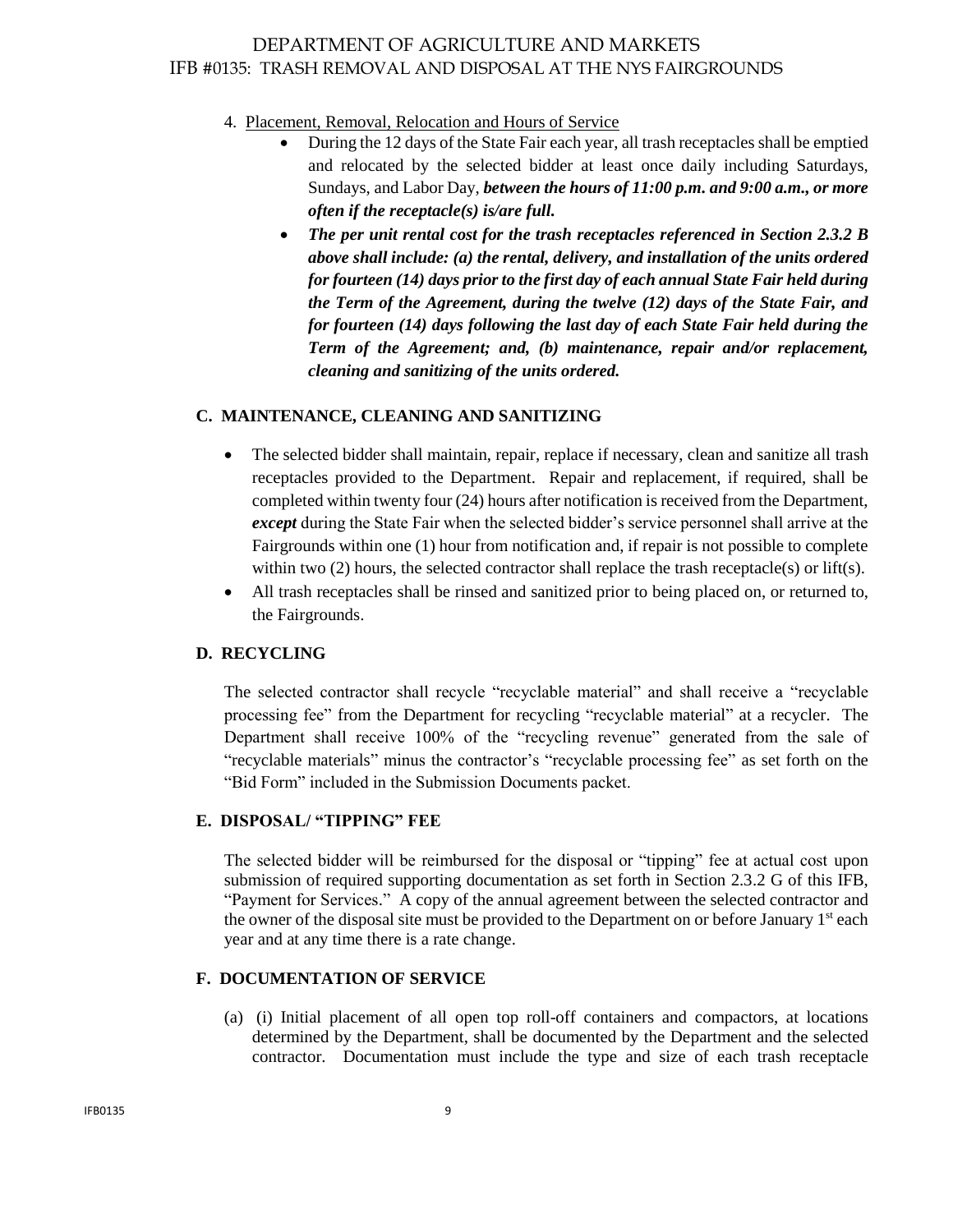provided, location on the Fairgrounds, capacity, tare weight if applicable, identifying number, description of condition and verification of operation.

(ii) Initial delivery of toters (or equivalent) and lifts shall be documented by the Department and the selected contractor. Documentation shall include the quantity and identification number of each toter (or equivalent) and the quantity, identification number, location on the Fairgrounds, description of condition and verification of operation of each toter lift.

(iii) All initial documentation shall be signed and dated by a representative of the selected contractor and the Department. This signature must be obtained during normal business hours (Monday through Friday, 7:30 a.m. – 3:30 p.m.). If the item is being re-delivered for additional use and being delivered prior to or after the business hours referenced herein, the ticket must be left in the "lock box" located on the exterior of the Maintenance Office building on the Fairgrounds.

(b) The selected bidder shall also document the provision of service as follows:

(i) *other than* during the State Fair by delivery to the Maintenance Office **before** removal of any receptacle, a copy of a "pull ticket" or similar document identifying the selected contractor, the date and time, the selected contractor's driver's name and commercial driver's license number, the truck number and truck license tag number and the location of the receptacle to be emptied. This ticket must be delivered to the Maintenance Office on the Fairgrounds during normal business hours or placed in the "lock box" located on the exterior of the Maintenance Office outside normal business hours. Upon relocation of the receptacle, the selected contractor's driver shall deliver to the Maintenance Office a copy of the scale ticket or similar document obtained from the Disposal Facility where the trash receptacle was emptied showing the name and physical location of the Disposal Facility, the date and time of weighing, identification on the ticket of the vehicle weighed and the weight of the truck, and

(ii) during the State Fair by providing the information set forth in (i) above **except** that documentation for service provided shall be delivered to the Maintenance Office by 12:00 p.m. following the day service was provided.

#### **G. PAYMENT FOR SERVICES**

The Department will pay monthly for services provided by the selected contractor in the preceding month *provided that* the selected contractor submits an itemized invoice to the Department not later than the fifth day of the month showing the dates, times and locations of trash receptacles serviced and a copy of the invoice provided to the selected contractor from the Disposal Facility operator showing the disposal or "tipping" fee charged for each trash receptacle emptied. Copies of the disposal "tickets" must be provided which lists the amount of the disposal.

The selected contractor will be reimbursed for the disposal or "tipping" fee at actual cost. A copy of the annual agreement between the selected contractor and the owner of the Disposal Facility must be provided to the Department on or before January  $1<sup>st</sup>$  each year and at any time there is a rate change.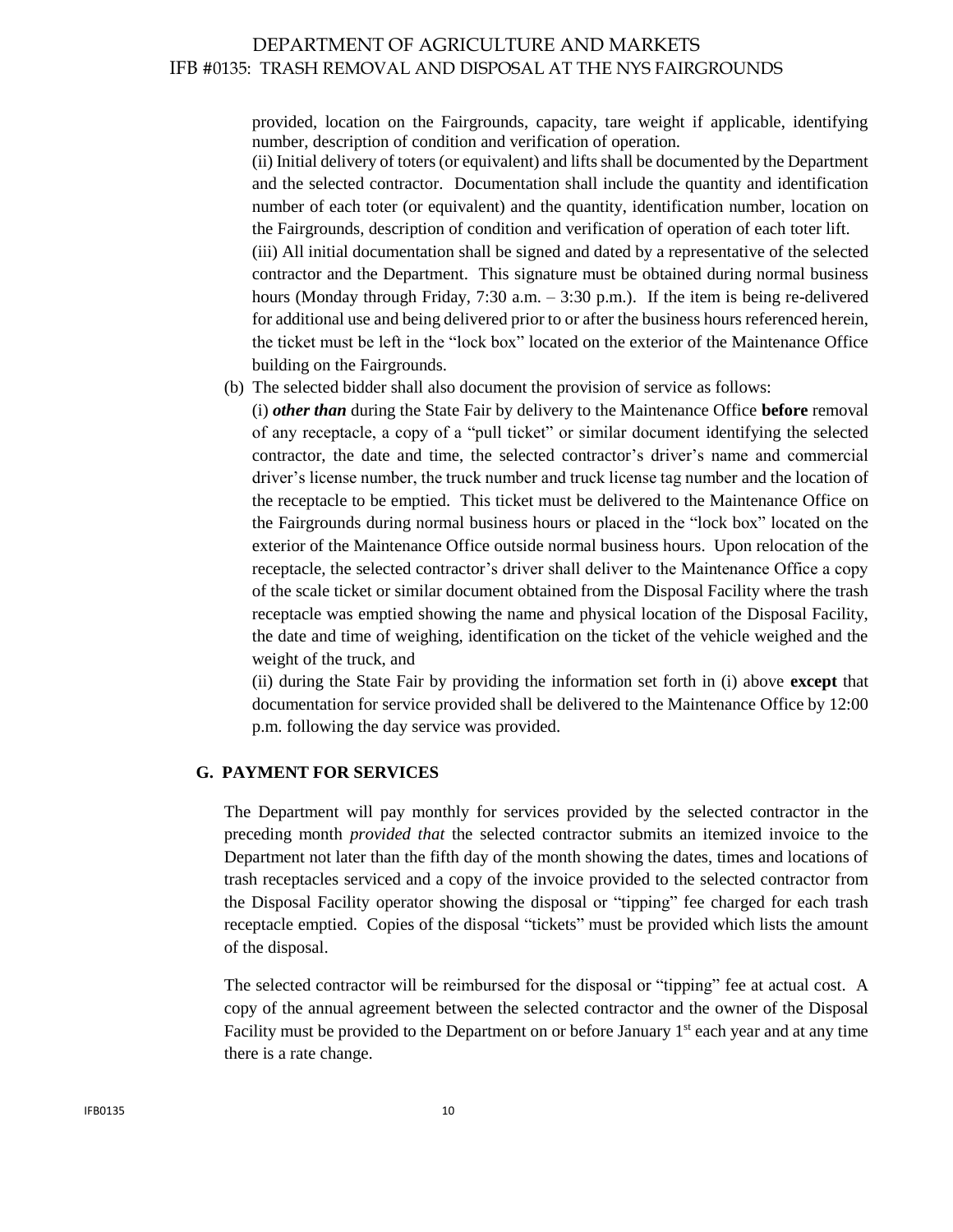If the itemized invoice contains any charges which are not supported by the documentation set forth above, the Department will reduce the total invoice amount by the amount of the undocumented charges and pay the invoice in the reduced amount.

Payment for invoices submitted by the selected contractor shall only be rendered electronically unless payment by paper check is expressly authorized by the Department, in the Department's sole discretion, due to extenuating circumstances. Such electronic payment shall be made in accordance with ordinary State procedures and practices. The selected contractor shall comply with the State Comptroller's procedures to authorize electronic payments. Authorization forms are available at the State Comptroller's website at [www.osc.state.ny.us/epay/index.htm,](http://www.osc.state.ny.us/epay/index.htm) by email at  $\frac{e$  punit @osc.state.ny.us, or by telephone at 518-474-4032. By submitting a bid, the selected contractor acknowledges that it will not receive payment on any invoices submitted under this Contract if it does not comply with the State Comptroller's electronic payment procedures, except where the Department has expressly authorized payment by paper check as set forth above.

## <span id="page-10-0"></span>**3. BID SUBMISSION**

## <span id="page-10-1"></span>**3.1 SUBMISSION TIMELINE**

All bid submission documents required to be responsive for bid evaluation must be received by the Department no later than 3:00 PM on March 24, 2016 in order to be considered. All remaining forms and documents required to be completed after notification of selection is made shall be submitted to the Department by the selected contractor prior to execution of the contract.

Any questions concerning this IFB must be received by 3:00 PM on March 14, 2016. Questions must be submitted in writing. Email is preferred and should be directed to Judy Giovannetti, the designated contact for this procurement, at **procurement.info@agriculture.ny.gov**. Please list "TRASH REMOVAL AND DISPOSAL SERVICES IFB#0135" in the subject line. In the alternative, questions may be mailed to: NYS Department of Agriculture and Markets, Fiscal Management, 10B Airline Drive, Albany, NY 12235 Attn: Judy Giovannetti (IFB#0135 "TRASH REMOVAL AND DISPOSAL SERVICES").

A Question and Answer document will be posted to the Department website at: <http://www.agriculture.ny.gov/RFPS.html> under "Current Funding Opportunities" no later than March 17, 2016. No individual written responses will be provided.

Any revisions to this IFB will be posted on the Department's website, under "Current Funding Opportunities" at [http://www.agriculture.ny.gov/RFPS.html.](http://www.agriculture.ny.gov/RFPS.html) All bidders are responsible for keeping informed of any revisions to this IFB. All questions and answers shall be incorporated into the IFB which will be part of the awarded contract. If you are unable to access the Department's website, please contact Judy Giovannetti at [procurement.info@agriculture.ny.gov](mailto:procurement.info@agriculture.ny.gov) to arrange for alternate delivery. You may also contact Judy Giovannetti at the mailing address noted above.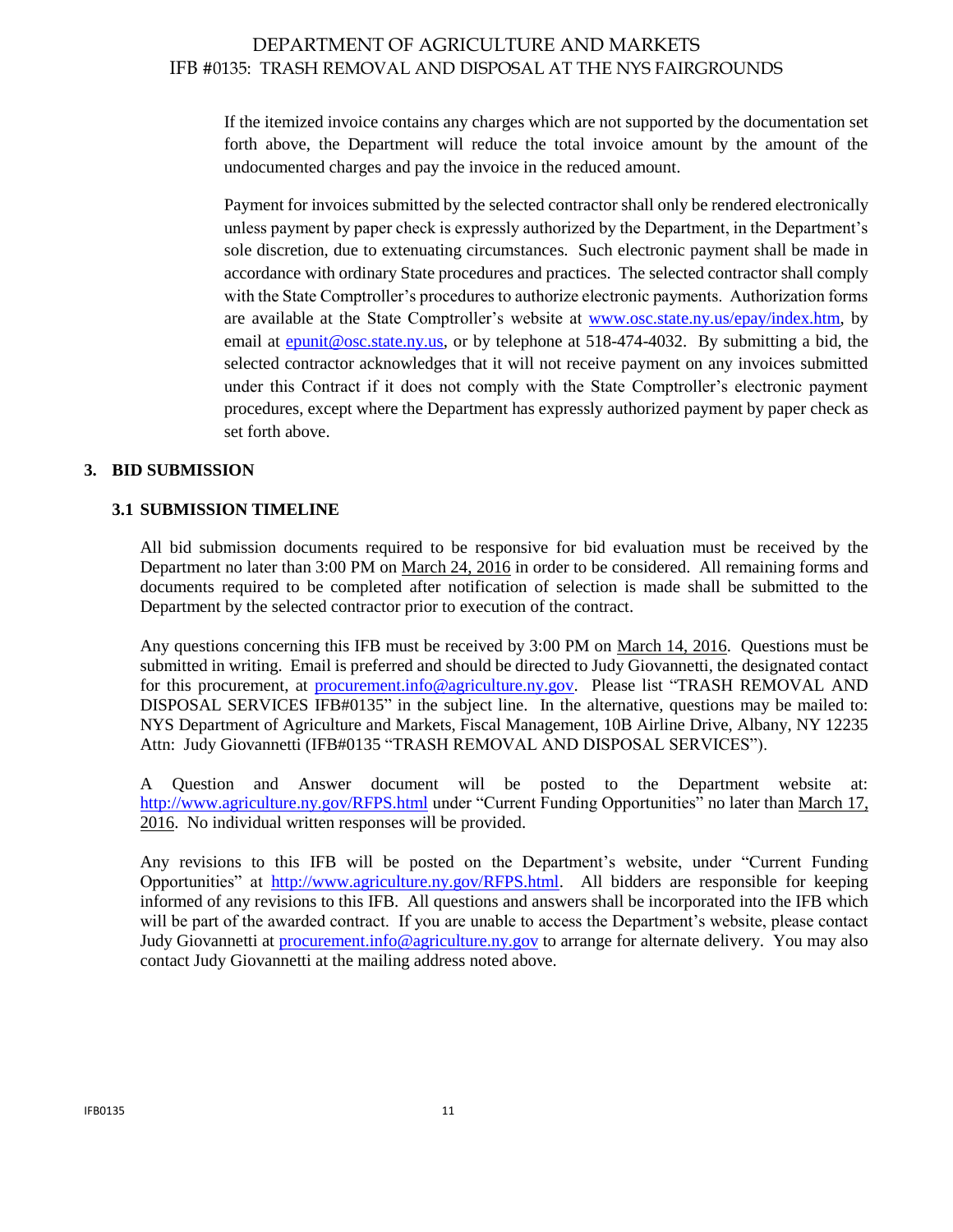## <span id="page-11-0"></span>**3.2 SUBMISSION METHOD**

Facsimiles or emailed copies are not acceptable. Materials received after the due date/time shall be returned unopened to the sender. No supplemental submissions or amendments to the bid response will be accepted thereafter.

Mail or hand deliver a bid response in one package containing the following three separately labeled envelopes:

1. **Minimum Qualifications and Required Forms and Assurances:** Original plus two (2) paper copies of the Minimum Qualifications and Required Forms and Assurances should be mailed in a separate envelope labeled "IFB #0135 Trash Removal and Disposal Services - Minimum Qualifications and Required Forms and Assurances - Do Not Open" and must include:

- All required documentation to demonstrate that the Bidder meets the Minimum Qualifications set forth in Section 3.3 of this IFB; and
- All Forms and Assurances located in the Submission Documents packet (which follows the Exhibits), including original signatures, where necessary.
	- -Submission Documents Checklist
	- -Mandatory Contract Requirements Certification Form (Original Signatures)
	- -Non-Collusive Bidding Certification (Original Signatures)
	- -MacBride Nondiscrimination Certification Form (Original Signatures)
	- -Procurement Lobbying Law Forms (Original Signatures)
	- -Substitute Form W-9, if SFS Vendor ID needed (Original Signatures)

2. **Bid Form:** Original plus two (2) paper copies of the completed Bid Form cost proposal located in the Submission Documents packet (which follows the Exhibits), should be mailed in a separate envelope labeled "IFB#0135 Trash Removal and Disposal Services – Bid Form Cost Proposal - Do Not Open" and must include the following outlined below:

Bid Form and Subcontracting Form with additional pages, if required (Original Signatures)

3. **MWBE/EEO Documents:** Original plus one (1) paper copy of the completed MWBE/EEO Documents located in the Submission Documents packet (which follows the Exhibits), should be mailed in a separate envelope labeled "IFB#0135 Trash Removal and Disposal Services - MWBE/EEO Documents – Do Not Open."

> To the following address: New York State Department of Agriculture and Markets Fiscal Management 10B Airline Drive Albany, New York 12235 ATTN: Judy Giovannetti, IFB#0135

## <span id="page-11-1"></span>**3.3 MINIMUM QUALIFICATIONS**

To be considered, each bidder shall:

1) Demonstrate that the bidder presently holds a valid Waste Transporter Permit issued by the New York State Department of Environmental Conservation (DEC).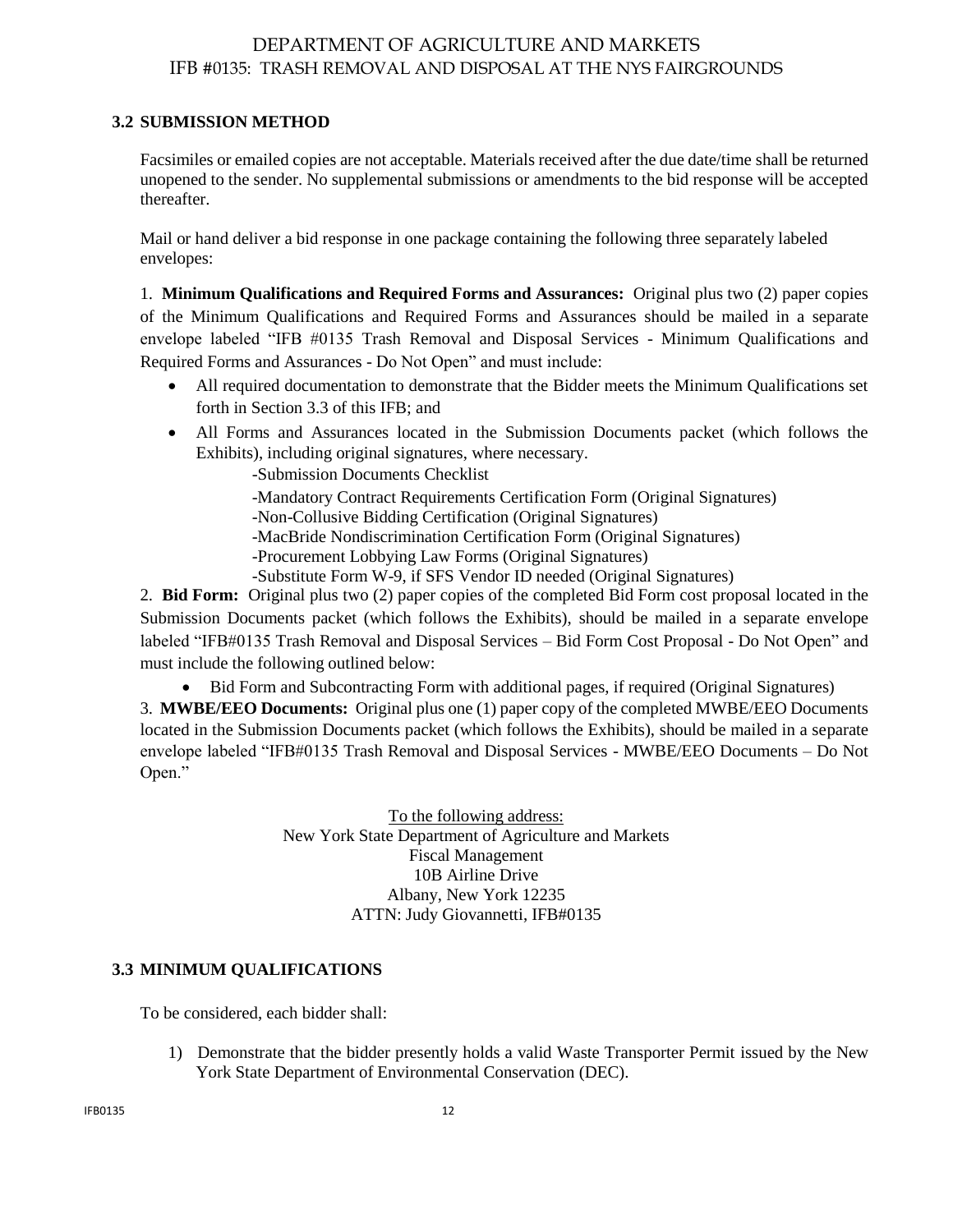- 2) Demonstrate that the bidder has billed and received payment for work the same as, or similar to, that sought by this invitation for bids having a billed value to at least one customer of \$100,000.00 or more in a consecutive twelve (12) month period within the last three (3) years.
- 3) Provide a listing of all waste processing or recycling facilities where materials will be delivered pursuant to this engagement.
- 4) Provide the name, address, and contact person for three (3) verifiable references. References must be customers that the bidder has provided service for within the last three (3) calendar years preceding submission of this bid, similar in scope to the services sought by this invitation for bids. References will be contacted by the Department. The bidder is solely responsible for the availability of the references provided.

## <span id="page-12-0"></span>**3.4 MANDATORY CONTRACT REQUIREMENTS**

Each bidder must certify that, if selected, the bidder will meet the following requirements:

- 1) No other obligation or engagement, contractual or otherwise, will impact the selected contractor's ability to provide trash removal and disposal services at the New York State Fairgrounds during the contract period.
- 2) The selected contractor will have full control of the trash receptacles, equipment (trucks and drivers), and associated services and assumes total responsibility for financial loss, accident, injury, or death that may occur as a result of the services provided. The contractor will indemnify and hold harmless the State of New York, the Department, its officers and employees, from all claims, demands, damages, expenses, liability or obligation for damages, loss or injury to, or of, any person or property arising out of the acts of the selected contractor, its agents, servants, employees, and those acting for or on its behalf. Such indemnity shall not be limited by reasons of any insurance coverage provided.
- 3) The selected contractor will obtain and maintain the following policies from an insurance company authorized to do business in the State of New York:
	- Commercial General Liability Insurance with a limit of not less than \$1,000,000 each occurrence. Such insurance shall be written on the ISO occurrence form CG 00 01, or a substitute form providing equivalent coverages, with no modification to the contractual liability coverage provided therein. Coverages shall include liability arising from premises operations, independent contractors, products-completed operations, broad form property damage, personal & advertising injury, cross liability coverage, liability assumed in a contract (including the tort liability of another assumed in a contract) and explosion, collapse & underground coverage. If such insurance contains an aggregate limit, it shall apply separately on a per location or per project basis.
	- Comprehensive Business Automobile Liability Insurance with a limit of not less than \$1,000,000 each accident. Such insurance shall cover liability arising out of any automobile, including owned, leased, hired and non-owned automobiles.
	- Worker's Compensation and Disability Insurance Statutory limits.
- 4) The selected contractor agrees to comply with "Appendix A, Standard Clauses for New York State Contracts," a copy of which is included in the sample New York State AGM contract attached to this IFB as Exhibit 4.

#### <span id="page-12-1"></span> **3.5 BID FORM**

All bids must be submitted on the "Bid Form" included in the Submission Documents packet (which follows the Exhibits). The Bid Form must not be altered in any way. DO NOT INCLUDE THE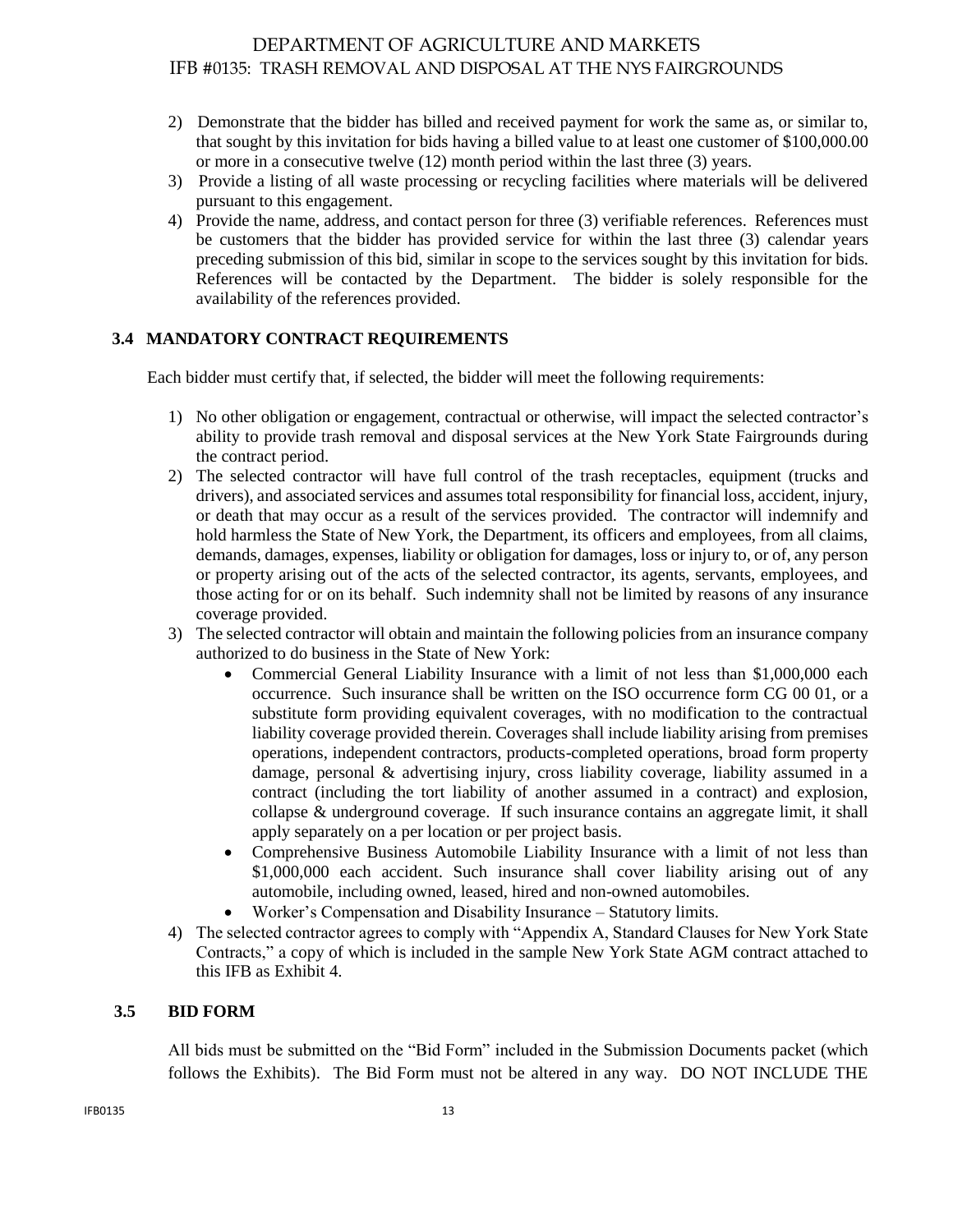DISPOSAL OR "TIPPING" FEE IN YOUR COST. Per Section 2.3.2 E of this IFB, the selected bidder will be reimbursed for the disposal or "tipping" fee at actual cost upon submission of required supporting documentation as set forth in Section 2.3.2 G of this IFB, "Payment for Services."

Please see Exhibit 1 for a summary of trash removal and disposal services rendered in 2014 and 2015. **Please note: This data is provided for informational purposes only and is subject to change in subsequent years depending on the Department's needs at the Department's sole discretion. Vendors will only be paid for the actual quantity of trash receptacles ordered and hours worked. Prices bid on the Bid Form shall be honored throughout the term of the awarded contract subject to any price adjustment pursuant to Section 5.3 of this IFB irrespective of the number of trash receptacles ordered or number of hours required. The Department makes no representation that past service levels indicate the level of service to be provided during the Term of the Agreement.**

## <span id="page-13-1"></span><span id="page-13-0"></span>**4. EVALUATION**

## **4.1 CONSIDERATION**

For a bidder to be eligible for consideration, it must meet the Minimum Qualifications. For the bid response to be evaluated, the bidder must certify that it will meet the Mandatory Contract Requirements.

## <span id="page-13-2"></span>**4.2 DETERMINATION OF BID AWARD**

The contract will be awarded to the lowest responsible bidder with the lowest Aggregate Final Rating Score pursuant to the Rating Form attached as Exhibit 2.

In the event of a tie for the lowest Aggregate Final Rating Score, the bidder who is part of the tie with the lowest year-round unit bid price for the rental of 30 cubic yard open top roll-off containers will be considered the winning bidder. In the event that multiple bidders have identical Aggregate Final Rating Scores and identical year-round unit bid prices for the rental of 30 cubic yard open top roll-off containers, the winning bidder will be determined by coin flip.

## <span id="page-13-3"></span>**5. CONSIDERATIONS RELATED TO THIS PROCUREMENT**

#### **5.1 DEPARTMENT'S RESERVATION OF RIGHTS**

The Department reserves the right to:

- <span id="page-13-4"></span>• Reject any or all proposals received in response to the IFB;
- Withdraw the IFB at any time, at the agency's sole discretion;
- Make an award under the IFB in whole or in part;
- Disqualify any bidder whose conduct and/or proposal fails to conform to the requirements of the IFB;
- Seek clarifications and revisions of proposals;
- Use proposal information obtained through site visits, management interviews and the State's investigation of a bidder's qualifications, experience, ability or financial standing, and any material or information submitted by the bidder in response to the agency's request for clarifying information in the course of evaluation and/or selection under the IFB;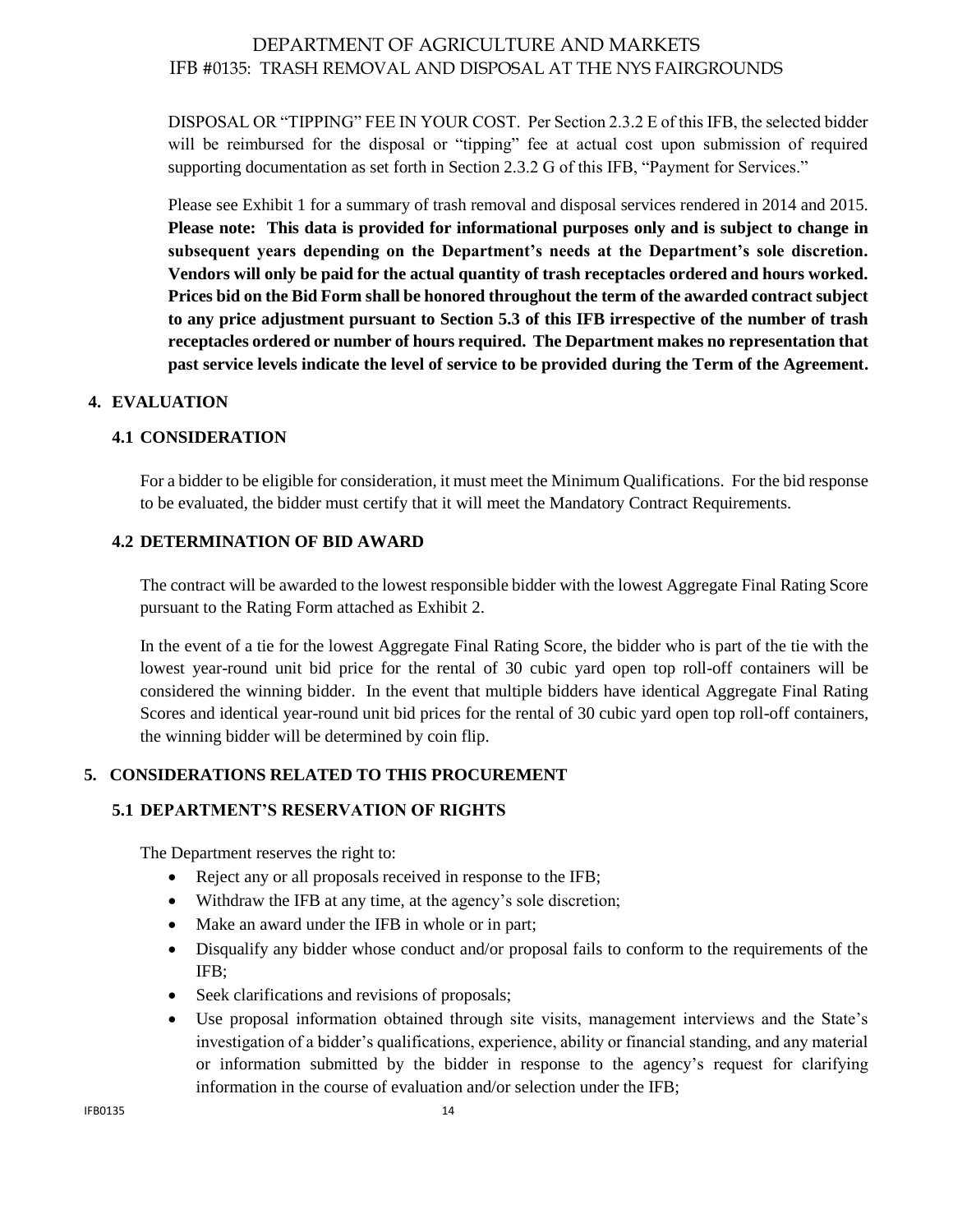- Prior to the *bid opening*, amend the IFB specifications to correct errors or oversights, or to supply additional information, as it becomes available;
- Prior to the bid opening, direct bidders to submit proposal modifications addressing subsequent IFB amendments;
- Change any of the scheduled dates:
- Eliminate any mandatory, non-material specifications that cannot be complied with by all of the bidders;
- Waive any requirements that are not material;
- Negotiate with the successful bidder within the scope of the IFB in the best interests of the State;
- Conduct contract negotiations with the next responsible bidder, should the agency be unsuccessful in negotiating with the selected bidder;
- Utilize any and all ideas submitted in the proposals received;
- Unless otherwise specified in the solicitation, every offer is firm and not revocable for a period of 180 days from the bid opening;
- Require clarification at any time during the procurement process and/or require correction of arithmetic or other apparent errors for the purpose of assuring a full and complete understanding of an offerer's proposal and/or to determine an offerer's compliance with the requirements of the solicitation; and
- Make all interpretations of the meaning and intent of the IFB and resulting contract and the Department's interpretation is final.

## <span id="page-14-0"></span>**5.2 SUBCONTRACTING**

NYS Department of Agriculture and Markets (AGM) will contract only with the successful Bidder who is the Prime Contractor. AGM considers the Prime Contractor, the sole Contractor with regard to all provisions of the solicitation and the contract resulting from the solicitation. If subcontractors are used it shall be understood that the bid price includes the cost of the subcontractor(s) and no additional markups will be allowed. No subcontract entered into by the Contractor shall relieve the Contractor of any liabilities or obligations in this IFB or the resultant contract. The Contractor accepts full responsibility for the actions of any employee or subcontractor/subcontractor's employee(s) who carry out any of the provisions of any contract resulting from this IFB. The Contractor's use of subcontractors shall not diminish the Contractor's obligations to complete the work in accordance with the contract. The Contractor shall coordinate and control the work of the subcontractors. The Contractor shall be responsible for informing the subcontractors of all terms, conditions, and requirements of the contract documents.

Contractor shall not subcontract any work required under this procurement without first obtaining prior written approval from the Department. Any proposed subcontract under this Agreement shall be provided to the Department in writing on or before the second week of July each year, and shall be approved in writing by the Department, and shall clearly describe the goods or services to be provided and the total cost of such goods or services. Subcontracts for services only shall separately state the rate of compensation on a per-hour or per-day basis. The Contractor shall promptly furnish information as requested by the Department concerning the proposed subcontractor's ability and qualifications.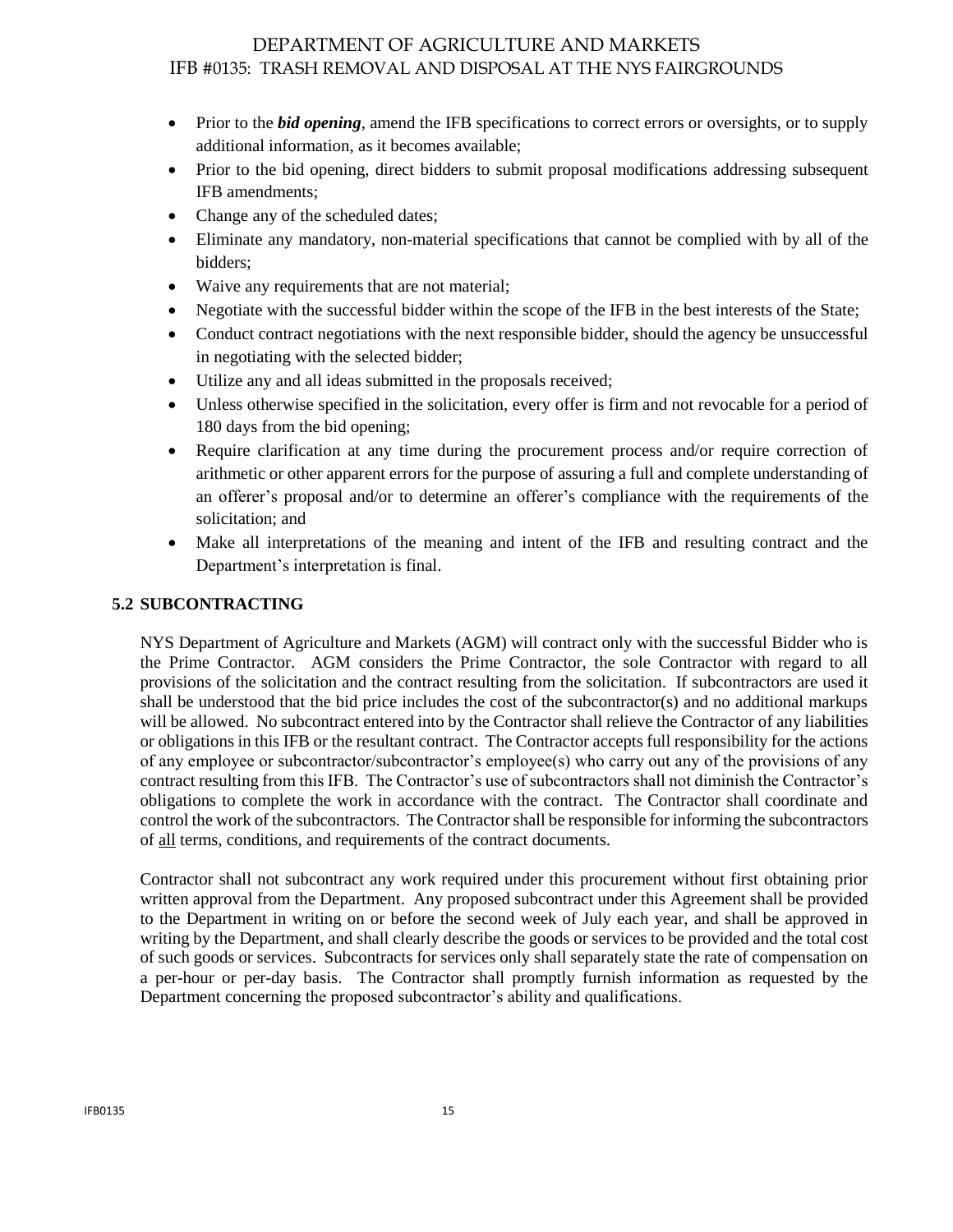## **5.3 PRICE ADJUSTMENT**

The prices agreed upon in the contract on the Bid Form may be increased up to the same percentage as the change in the U.S. city average, Consumer Price Index (All Items) for All Urban Consumers (CPI-U), not to exceed 3 %, during the 12 calendar months ending March  $31<sup>st</sup>$  of the previous contract year, as reported by the U.S. Department of Labor Bureau of Labor Statistics in the CPI Detailed Report. It shall be the responsibility of the Contractor to annually request a payment change based upon the CPI, not to exceed 3%, which may be granted at the sole discretion of the Department. Requests for changes must be submitted in writing 90 days prior to March 31<sup>st</sup> each year. Only one price adjustment per year will be granted at the sole discretion of the Department. The Department reserves the right to request a price decrease should the relevant index referenced herein decrease.

#### **5.4 PREVAILING WAGE RATE - PUBLIC WORKS AND BUILDING SERVICES CONTRACTS**

Prevailing Wage Rate as part of the requirements of Article 8 (Sections 220-223) and Article 9 (Sections 230-239) of the New York State Labor Law, requires public work contractors and subcontractors to pay laborers, workers or mechanics employed in the performance of a public work contract not less than the prevailing rate of wage and to provide supplements (fringe benefits) in accordance with prevailing practices in the locality where the work is performed.

Work being bid is subject to the prevailing wage rate provisions of New York State Labor Law Article 9 Sections 230-239. Any federal or State determination of a violation of any public works law or regulation, or labor law or regulation, or any OSHA violation deemed "serious or willful" may be grounds for a determination of vendor non-responsibility and rejection of bid. The selected contractor shall comply with the prevailing wage rates set forth in PRC# 2016900190 attached to this IFB as Exhibit 3. All invoices submitted must include supporting documentation that the selected contractor has complied with the prevailing wage rates for this Agreement.

## **5.5 CONTRACTOR REQUIREMENTS AND PROCEDURES FOR EQUAL EMPLOYMENT AND BUSINESS PARTICIPATION OPPORTUNITIES FOR MINORITY GROUP MEMBERS AND NEW YORK STATE CERTIFIED MINORITY AND WOMEN-OWNED BUSINESS ENTERPRISES**

## **POLICY STATEMENT**

The New York State Department of Agriculture and Markets(AGM), as part of itsresponsibility, recognizes the need to promote the employment of minority group members and women and to ensure that certified minority and women-owned business enterprises have opportunities for maximum feasible participation in the performance of AGM contracts.

In 2006, the State of New York commissioned a disparity study to evaluate whether minority and womenowned business enterprises had a full and fair opportunity to participate in state contracting. The findings of the study were published on April 29, 2010, under the title "The State of Minority and Women-Owned Business Enterprises: Evidence from New York" ("the Disparity Study"). The report found evidence of statistically significant disparities between the level of participation of minority and women-owned business enterprises in state procurement contracting versus the number of minority and women-owned business enterprises that were ready, willing and able to participate in state procurements. As a result of these findings, the Disparity Study made recommendations concerning the implementation and operation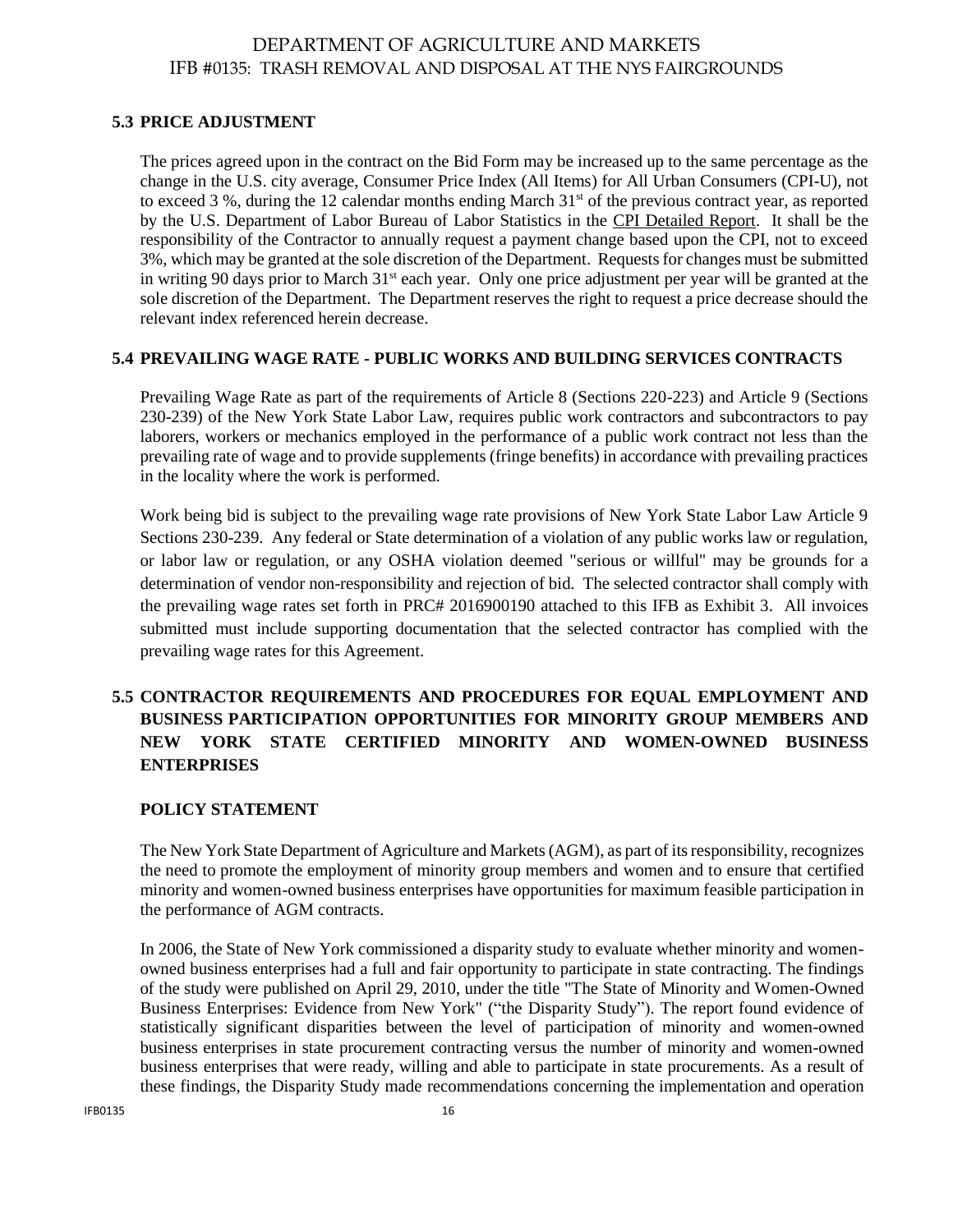of the statewide certified minority and women-owned business enterprises program. The recommendations from the Disparity Study culminated in the enactment and the implementation of New York State Executive Law Article 15-A, which requires, among other things, that AGM establishes goals for maximum feasible participation of New York State Certified minority and women–owned business enterprises ("MWBE") and the employment of minority groups members and women in the performance of New York State contracts.

## **EQUAL EMPLOYMENT OPPORTUNITY REQUIREMENTS**

By submission of a bid in response to this solicitation, the Bidder/Contractor agrees with all of the terms and conditions of Appendix A, "Standard Clauses for New York State Contracts," including Clause 12 - Equal Employment Opportunities for Minorities and Women. The Contractor is required to ensure that it and any subcontractors awarded a subcontract over \$25,000 for the construction, demolition, replacement, major repair, renovation, planning or design of real property and improvementsthereon (the "Work") except where the Work is for the beneficial use of the Contractor, shall undertake or continue programs to ensure that minority group members and women are afforded equal employment opportunities without discrimination because of race, creed, color, national origin, sex, age, disability or marital status. For these purposes, equal opportunity shall apply in the areas of recruitment, employment, job assignment, promotion, upgrading, demotion, transfer, layoff, termination, and rates of pay or other forms of compensation. This requirement does not apply to: (i) work, goods, or services unrelated to this Contract; or (ii) employment outside New York State.

Bidder further agrees to submit with the bid an equal employment opportunity staffing plan on **Form MWBE/EEO2** identifying the anticipated work force to be utilized on the Contract and if awarded a contract, will, upon request, submit to AGM, a workforce employment utilization report on **Form MWBE/EEO3**, identifying the workforce actually utilized on the Contract if known.

Further, pursuant to Article 15 of the Executive Law (also known as the Human Rights Law) and all other State and Federal statutory and constitutional non-discrimination provisions, the Contractor and subcontractors will not discriminate against any employee or applicant for employment because of race, creed (religion), color, sex (including gender expression), national origin, sexual orientation, military status, age, disability, predisposing genetic characteristic, marital status or domestic violence victim status, and shall also follow the requirements of the Human Rights Law with regard to non-discrimination on the basis of prior criminal conviction and prior arrest.

#### **BUSINESS PARTICIPATION OPPORTUNITIES FOR NEW YORK STATE CERTIFIED MINORITY AND WOMEN- OWNED BUSINESS ENTERPRISES (MWBEs)**

## **A. MWBE CONTRACT GOALS**

For purposes of this procurement, AGM hereby establishes a goal of **15%** for Minority-owned Business Enterprises (MBE) participation and **15%** for Women-owned Business Enterprises (WBE) participation (collectively referred to as MWBE) for a total Contract MWBE goal of **30%**. The total Contract goal can be obtained by utilizing any combination of MBE and /or WBE participation for subcontracting and supplies acquired under this Contract. The directory of New York State Certified MWBEs can be viewed at: https://ny.newnycontracts.com/frontend/diversityusers.asp. Questions regarding compliance with MWBE participation goals should be directed to the AGM Office for Minority and Women Owned Business Enterprises Designated Contacts identified in the MWBE/EEO Submission Documents.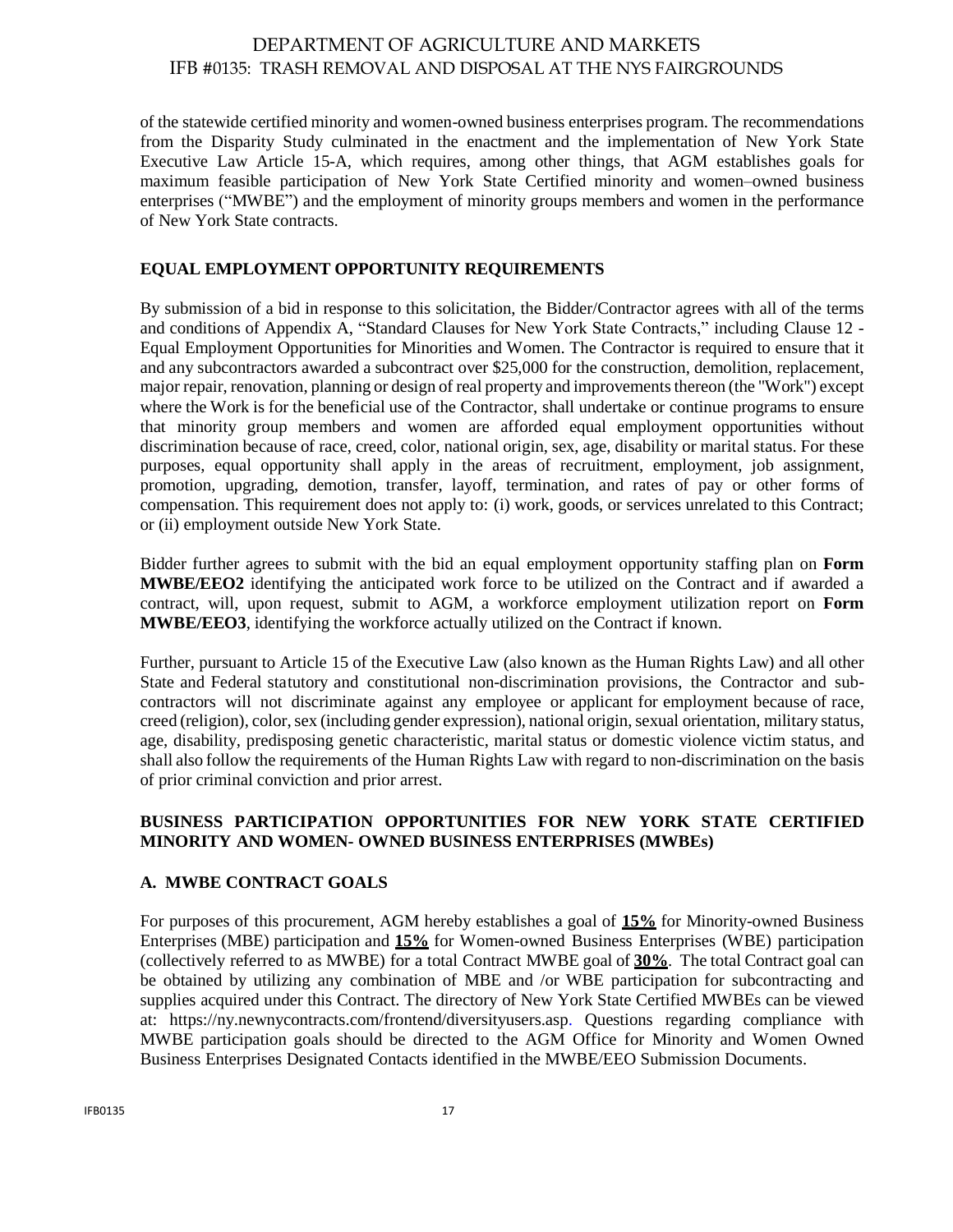A Contractor must document good faith efforts to provide meaningful participation by MWBEs as subcontractors or suppliers in the performance of this Contract (see clause E below) and ensure that the MWBEs utilized under the Contract perform commercially useful functions (see clause B below). Contractor agrees that AGM may withhold payment pending receipt of the required MWBE documentation.

## **B. COMMERCIALLY USEFUL FUNCTION REQUIREMENT**

Pursuant to 5 NYCRR § 140.1(f), a MWBE performs a commercially useful function when it is responsible for execution of the work of the contract and is carrying out its responsibilities by actually performing, managing, and supervising the work involved. To perform a commercially useful function, a MWBE must, where applicable and in accordance with any State Agency specifications, also be responsible, with respect to materials and supplies used on the contract, for ordering and negotiating price, determining quality and quantity, and installing. A MWBE does not perform a commercially useful function if its role adds no substantive value and is limited to that of an extra participant in a transaction, contract, or project through which funds are passed in order to obtain the appearance of participation. AGM will assess whether a MWBE is performing a commercially useful function by considering the following:

- (1) the amount of work subcontracted;
- (2) industry practices;
- (3) whether the amount the MWBE is to be paid under the contract is commensurate with the work it is to perform;
- (4) the credit claimed towards MWBE utilization goals for the performance of the work by the MWBE; and,
- (5) any other relevant factors.

#### **C. By submitting a bid, Bidder/Contractor agrees to the following:**

#### **(1) Breach of Contract and Liquidated Damages**

In accordance with 5 NYCRR §142.13, Bidder/Contractor acknowledges that if it is found to have willfully and intentionally failed to comply with the MWBE participation goals set forth in the Contract, such finding constitutes a breach of Contract and AGM may withhold payment from the Contractor as liquidated damages. Such liquidated damages shall be calculated as an amount equaling the difference between: (1) all sums identified for payment to MWBEs had the Contractor achieved the contractual MWBE goals; and, (2) all sums actually paid to MWBEs for work performed or materials supplied under the Contract.

#### **(2) Utilization Plan**

a. **Bidders are required to submit a completed MWBE Utilization Plan on Form MWBE/EEO4 with their bid.** The Utilization Plan shall list the MWBEs the Contractor intends to use to perform the State Contract, a description of the Commercially Useful Function the Contractor intends the MWBE to perform to meet the goals on the State Contract, the estimated or, if known, actual dollar amounts to be paid to a MWBE, and performance dates of each component of a State Contract that the Contractor intends to be performed by a MWBE. By signing the Utilization Plan, the Bidder acknowledges that the utilization of MWBEs that do not perform commercially useful functions may not be counted as meeting the MWBE goals of the Contract; and, that making false representations or including information evidencing a lack of good faith as part of, or in conjunction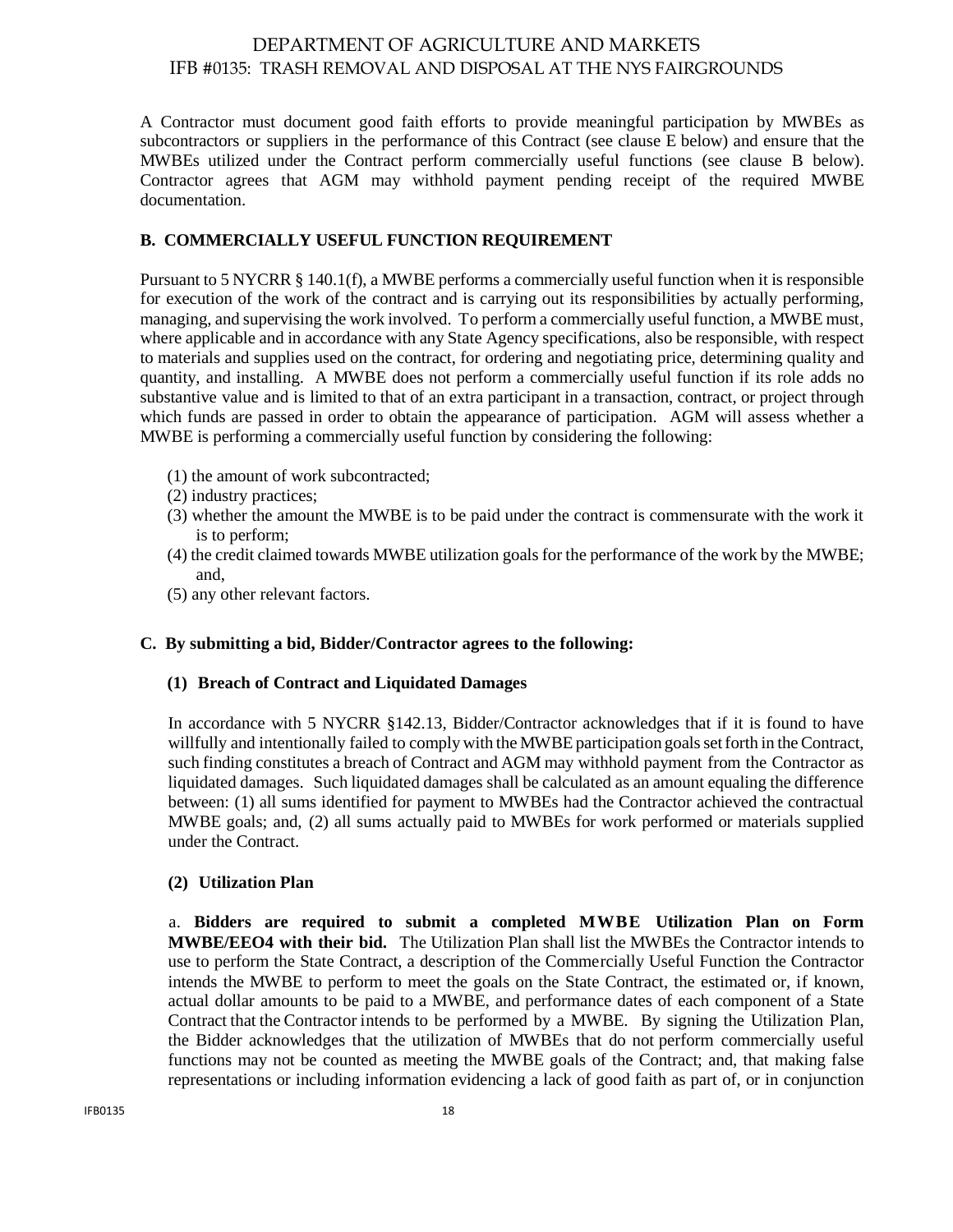with, the submission of a Utilization Plan is prohibited by law and may result in penalties including, but not limited to, termination of a contract for cause, loss of eligibility to submit future bids, and/or withholding of payments. Any modifications or changes to the agreed participation by NYS Certified MWBEs after the Contract Award and during the term of the Contract must be reported on a revised MWBE Utilization Plan and submitted to AGM.

b. AGM will review the submitted MWBE Utilization Plan and advise the awarded Bidder of AGM acceptance or issue a notice of deficiency within twenty (20) days of receipt.

c. If a notice of deficiency is issued; Bidder agrees that it shall respond to the notice of deficiency, within seven (7) business days of receipt, by submitting to AGM a written remedy in response to the notice of deficiency. If the written remedy that is submitted is not timely or is found by AGM to be inadequate, AGM shall notify the Bidder and direct the Bidder to submit, within five (5) business days of notification by AGM, a request for a partial or total waiver of MWBE participation goals on **Form MWBE/EEO5**. Failure to file the waiver form in a timely manner may be grounds for disqualification of the bid or proposal.

## **(3) AGM may disqualify a Bidder's bid as being non-responsive under the following circumstances:**

- (a) If a Bidder fails to submit a MWBE Utilization Plan;
- (b) If a Bidder fails to submit a written remedy to a notice of deficiency;
- (c) If a Bidder fails to submit a request for waiver; or
- (d) If AGM determines that the Bidder has failed to document good faith efforts.

#### **D. Request for Waiver**

(1) A Bidder who is able to document good faith efforts to meet the goal requirements, as set forth in clause E below, may submit a request for a partial or total waiver on **Form MWBE/EEO5**, accompanied by supporting documentation, at the same time it submits its MWBE Utilization Plan. If a request for waiver is submitted with the MWBE Utilization Plan and is not accepted by AGM at that time, the provisions of clauses  $C(2)$ (b& c) and  $C(3)$  above will apply.

(2) Contractor shall attempt to utilize, in good faith, any MBE or WBE identified within its MWBE Utilization Plan, during the performance of the Contract. Requests for a partial or total waiver of established goal requirements made subsequent to Contract Award may be made at any time during the term of the Contract to AGM, but must be made no later than prior to the submission of a request for final payment on the Contract.

#### (3) **Prior to submission of a request for a partial or total waiver, Bidder/Contractor shall speak to the AGM Office for Minority and Women Owned Business Enterprises Designated Contacts identified in the MWBE/EEO Submission Documents.**

#### **E. Required Good Faith Efforts**

Pursuant to 5 NYCRR § 142.8, evidence of required good faith efforts shall include the following:

(1) A list of the general circulation, trade and MWBE-oriented publications and dates of publications soliciting for certified MWBE participation as a subcontractor/supplier and copies of such solicitation.

 $IPB0135$  19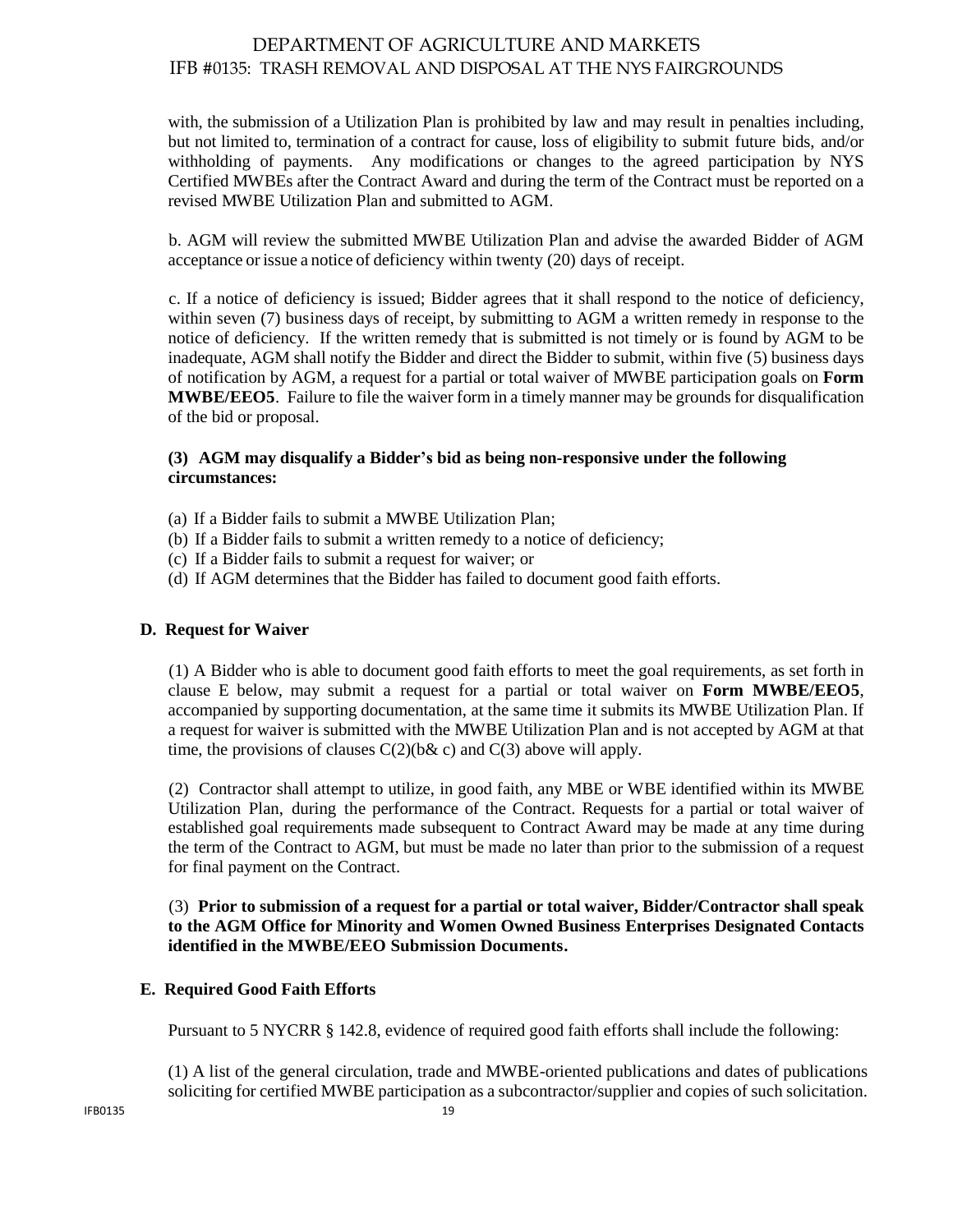(2) A list of the certified MWBEs appearing in the Empire State Development MWBE directory that were solicited for this Contract. Provide proof of dates or copies of the solicitations and copies of the responses made by the certified MWBEs by the Contractor when soliciting their participation and steps taken to structure the scope of work for the purpose of subcontracting with or obtaining supplies from certified MWBEs. Describe specific reasons that responding certified MWBEs were not selected.

(3) Descriptions of the Contract documents/plans/specifications made available to certified MWBEs by the Contractor when soliciting their participation and steps taken to structure the scope of work for the purpose of subcontracting with or obtaining supplies from certified MWBEs.

(4) A description of the negotiations between the Contractor and certified MWBEs for the purposes of complying with the MWBE goals of this Contract.

(5) Dates of any pre-bid, pre-award or other meetings attended by Contractor, if any, scheduled by AGM with certified MWBEs whom AGM determined were capable of fulfilling the MWBE goals set in the Contract.

(6) Other information deemed relevant to the request.

#### **F. Quarterly MWBE Contractor Compliance Report**

Contractors are required to submit a Quarterly MWBE Contractor Compliance Report on Form MWBE/EEO6 to AGM by the  $10<sup>th</sup>$  day following each end of quarter over the term of the Agreement documenting the progress made towards achievement of the MWBE goals of the Agreement. Contractors will also be required to submit utilization plans, request subcontractors, and communicate with their project manager throughout the term of the Agreement using the New York State Contract System ("NYSCS"). The NYSCS is the tool that New York State uses to monitor MWBE participation in state contracting. More information on reporting responsibilities and use of the NYSCS is included in the Submission Documents and is available on the NYCS website [\(https://ny.newnycontracts.com\)](https://ny.newnycontracts.com/).

**Please Note**: Failure to comply with the foregoing requirements may result in a finding of nonresponsiveness, non-responsibility and/or a breach of the Contract, leading to the withholding of funds, suspension or termination of the Contract or such other actions or enforcement proceedings as allowed by the Contract. **ALL FORMS ARE INCLUDED IN THE SUBMISSION DOCUMENTS AND ARE ALSO AVAILABLE AT: http://www.agriculture.ny.gov/MWBE.html.**

#### **5.6 NOTIFICATION OF AWARD**

The Department will notify the selected bidder verbally, followed by a written confirmation. Unsuccessful bidders will be notified in writing by the Department within ten business days after the award.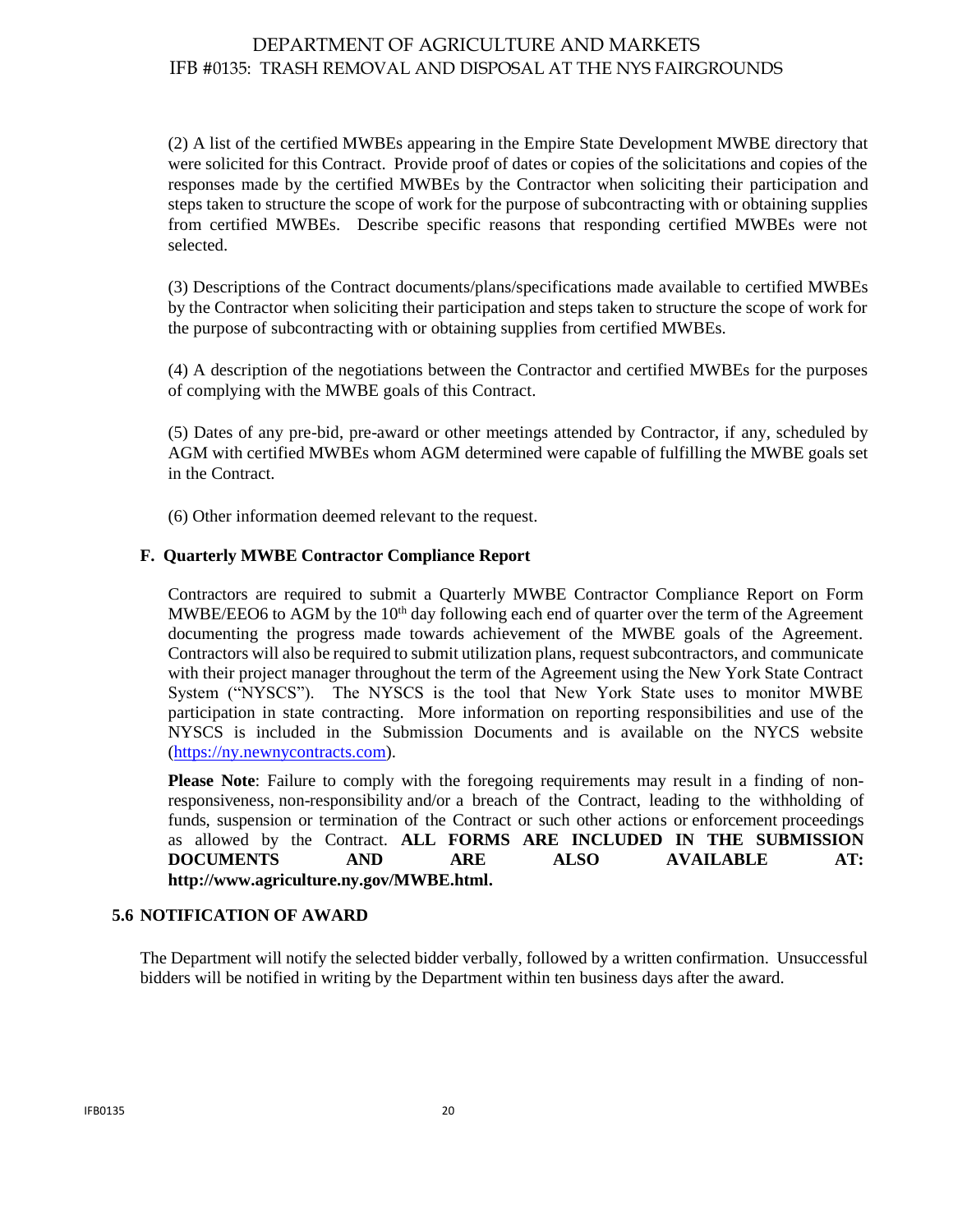#### <span id="page-20-0"></span>**5.7 DEBRIEFING PROCEDURES**

Pursuant to section 163(9)(c) of the State Finance Law, an unsuccessful bidder has the right to a debriefing. An unsuccessful bidder must request a debriefing within five (5) business days of receiving a notice of nonaward from the Department. Bidders may request a debriefing letter on the selection process regarding this procurement by submitting a written request to Judy Giovannetti at:

> NYS Department of Agriculture and Markets Fiscal Management 10B Airline Drive Albany, NY 12235 Or via email: [procurement.info@agriculture.ny.gov](mailto:procurement.info@agriculture.ny.gov)

The Fiscal Contact person will make arrangements with program staff to provide a written summary of the proposal's strengths and weaknesses, as well as recommendations for improvement. Within ten (10) business days of receipt of the request, the program staff will issue a written debriefing letter to the bidder.

## <span id="page-20-1"></span>**5.8 BID PROTEST PROCEDURES**

Bidders who receive a notice of non-award may protest the award decision subject to the following:

- 1. The protest must be in writing and must contain specific factual and/or legal allegations setting forth the basis on which the protesting party challenges the contract award by the Department
- 2. The protest must be filed within ten (10) business days of receipt of a debriefing letter, or ten (10) business days of receipt of the notice of non-award, whichever is later. The protest letter must be filed with Judy Giovannetti at:

NYS Department of Agriculture and Markets Fiscal Management 10B Airline Drive Albany, NY 12235 Or via email: [procurement.info@agriculture.ny.gov](mailto:procurement.info@agriculture.ny.gov)

- 3. Fiscal Management will convene a review team that will include at least one staff member from each of the Department's Counsel's Office, Fiscal and the Program Division. The review team will review and consider the merits of the protest and will decide whether the protest is approved or denied. Counsel's Office will provide the bidder with written notification of the review team's decision within fourteen (14) business days of receipt of the protest. The original protest and decision will be filed with OSC when the contract procurement record is submitted for approval and, and Fiscal Management will advise OSC that a protest was filed.
- <span id="page-20-2"></span>4. Fiscal Management in consultation with Counsel's Office may summarily deny a protest that fails to contain specific factual or legal allegations, or where the protest only raises issues of law that have already been decided by the courts. An unsuccessful bidder may also protest the award by filing a protest, in writing, with the Office of the State Comptroller, Bureau of Contracts, 110 State Street,  $11<sup>th</sup>$  Floor, Albany, New York 12236. More information on the Office of the State Comptroller's (OSC) Contract Award Protest Procedures can be found in OSC's Guide to Financial Operations (GFO), Chapter XI.17, available on the internet at [http://www.osc.state.ny.us/agencies/guide/MyWebHelp/.](http://www.osc.state.ny.us/agencies/guide/MyWebHelp/)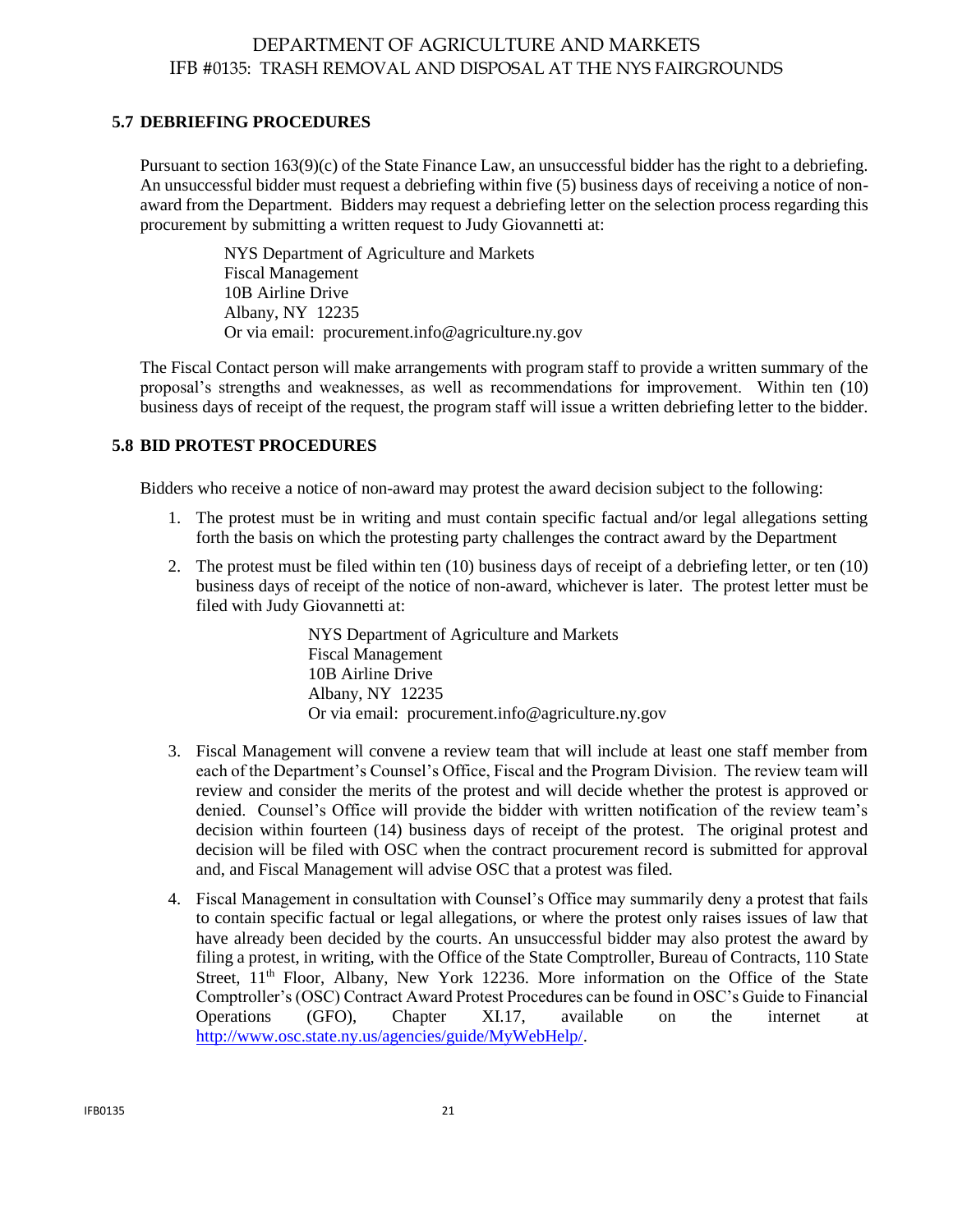## **5.9 NEW YORK LAW**

The provisions of New York law shall apply to the contract and to all claims, actions and other proceedings arising out of the contract.

## <span id="page-21-0"></span>**5.10 REQUIRED APPROVALS**

Any contract award resulting from this solicitation will be subject to the approval of the Office of the Attorney General of the State of New York and the Office of the State Comptroller of the State of New York.

## <span id="page-21-1"></span>**5.11 VENDOR RESPONSIBILITY AND NYS VENDOR ID**

#### **Prime Contractors:**

State law requires that the award of state contracts be made to responsible vendors. Before an award is made to a not-for-profit entity, a for-profit entity, a private college or university or a public entity not exempted by the Office of the State Comptroller, the Department must make an affirmative responsibility determination. The factors to be considered include: legal authority to do business in New York State; integrity; capacity- both organizational and financial; and previous performance. Before an award of \$100,000 or greater can be made to a covered entity, the entity will be required to complete and submit a Vendor Responsibility Questionnaire. Public Authorities, BOCES, public colleges and universities are some of the exempt entities. For a complete list, see:

[http://www.osc.state.ny.us/vendrep/resources\\_docreq\\_agency.htm](http://www.osc.state.ny.us/vendrep/resources_docreq_agency.htm)

All bidders must fully and accurately complete the Vendor Responsibility Questionnaire (hereinafter the "Questionnaire"). All bidders acknowledge that the Department's execution of the Contract will be contingent upon the Department's determination that the bidder is responsible, and that the Department will be relying upon the bidder's responses to the Questionnaire in making that determination. If it is found by the Department that a bidder's responses to the Questionnaire were intentionally false or intentionally incomplete, the Department may terminate the contract by providing ten (10) days written notification to the contractor. In no case shall such termination of the contract by the Department be deemed a breach thereof, nor shall the Department be liable for any damages for lost profits or otherwise, which may be sustained by the contractor as a result of such termination.

NOTE: Bidders are encouraged to file the Vendor Responsibility Questionnaire online via the New York State VendRep System. To enroll in and use the New York State VendRep System, see the VendRep System Instructions available at [www.osc.state.ny.us/vendrep](http://www.osc.state.ny.us/vendrep) or go directly to the VendRep System online at [https://portal.osc.state.ny.us/wps/portal.](https://portal.osc.state.ny.us/wps/portal)

Vendors must provide their New York State Vendor Identification Number when enrolling. To request assignment of a Vendor ID or for VendRep System assistance, contact the Office of the State Comptroller's Help Desk at 866-370-4672 or 518-408-4672 or by email at [ciohelpdesk@osc.state.ny.us.](mailto:ciohelpdesk@osc.state.ny.us)

Vendors opting to complete and submit a paper questionnaire can obtain the appropriate questionnaire from the VendRep website [www.osc.state.ny.us/vendrep](http://www.osc.state.ny.us/vendrep) or may contact the Department or the Office of the State Comptroller's Help Desk for a copy of the paper form.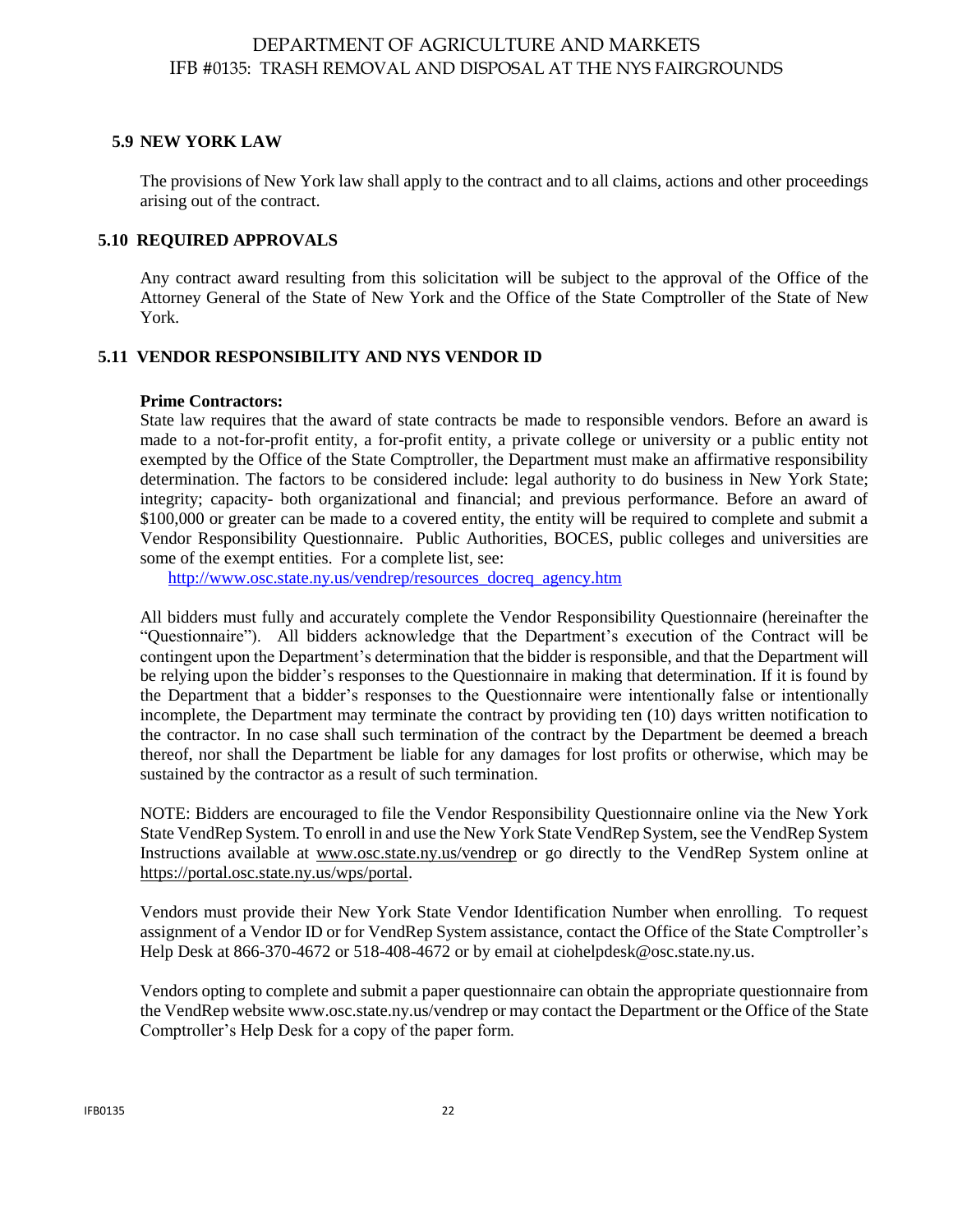#### **Subcontractors:**

For vendors using subcontractors, a Vendor Responsibility Questionnaire and a Department vendor responsibility review are required for a subcontractor where:

- the subcontractor is known at the time of the contract award;
- the subcontractor is not an entity that is exempt from reporting by OSC; and
- the subcontract will equal or exceed \$100,000 over the life of the contract

**Note: Bidders must acknowledge their method of filing their questionnaire by checking the appropriate box on the Response Sheet for Bids (Submission Documents).**

#### <span id="page-22-0"></span>**5.12 COST LIABILITY**

The State of New York, the Department and the Division of the New York State Fair assume no responsibility or liability for the costs incurred by the Bidders in preparing and submitting their bids in response to this solicitation.

#### <span id="page-22-1"></span>**5.13 FREEDOM OF INFORMATION**

The selected contractor's bid response and any contract resulting from this solicitation are subject to the provisions of Article 6 of New York State Public Officers Law, the Freedom of Information Law (NY FOIL). It is the responsibility of the Bidder to designate which components of the bid response are proprietary business information to be withheld from disclosure. A bidder may not designate its entire bid response as confidential, proprietary or copyrighted.

#### <span id="page-22-2"></span>**5.14 PROCUREMENT LOBBYING LAW**

Pursuant to State Finance Law Sections 139-j and 139-k, this solicitation includes and imposes certain restrictions on communications between the Department of Agriculture and Markets and an offeror/bidder during the procurement process. (*See* Attachment 5 -- "Summary of the Department's Policy on State Finance Law Section 139-j and Section 139-k"). An offerer/bidder is restricted from making contacts from the earliest written notice, advertisement or solicitation of the IFB through final award and approval of the Procurement Contract by the Department, and, if applicable, Office of the State Comptroller ("restricted period") to other than designated staff unless it is a contact that is included among certain statutory exceptions set forth in State Finance Law Section 139-j(3)(a). Designated staff, as of the date hereof, are identified in this solicitation. Department employees are also required to obtain certain information when contacted during the restricted period and make a determination of the responsibility of the offerer/bidder pursuant to these two statutes. Certain findings of non-responsibility can result in rejection for contract award and in the event of two findings within a four year period, the offerer/bidder is debarred from obtaining governmental Procurement Contracts. Further information about these requirements can be found in the Department's Guidelines, which are attached, and on the Office of General Services Website at <http://www.ogs.state.ny.us/aboutOgs/regulations/defaultAdvisoryCouncil.html>

The Department has designated the following staff members to receive contacts pertaining to this Bid:

Judy Giovannetti New York State Department of Agriculture & Markets Division of Fiscal Management 10B Airline Drive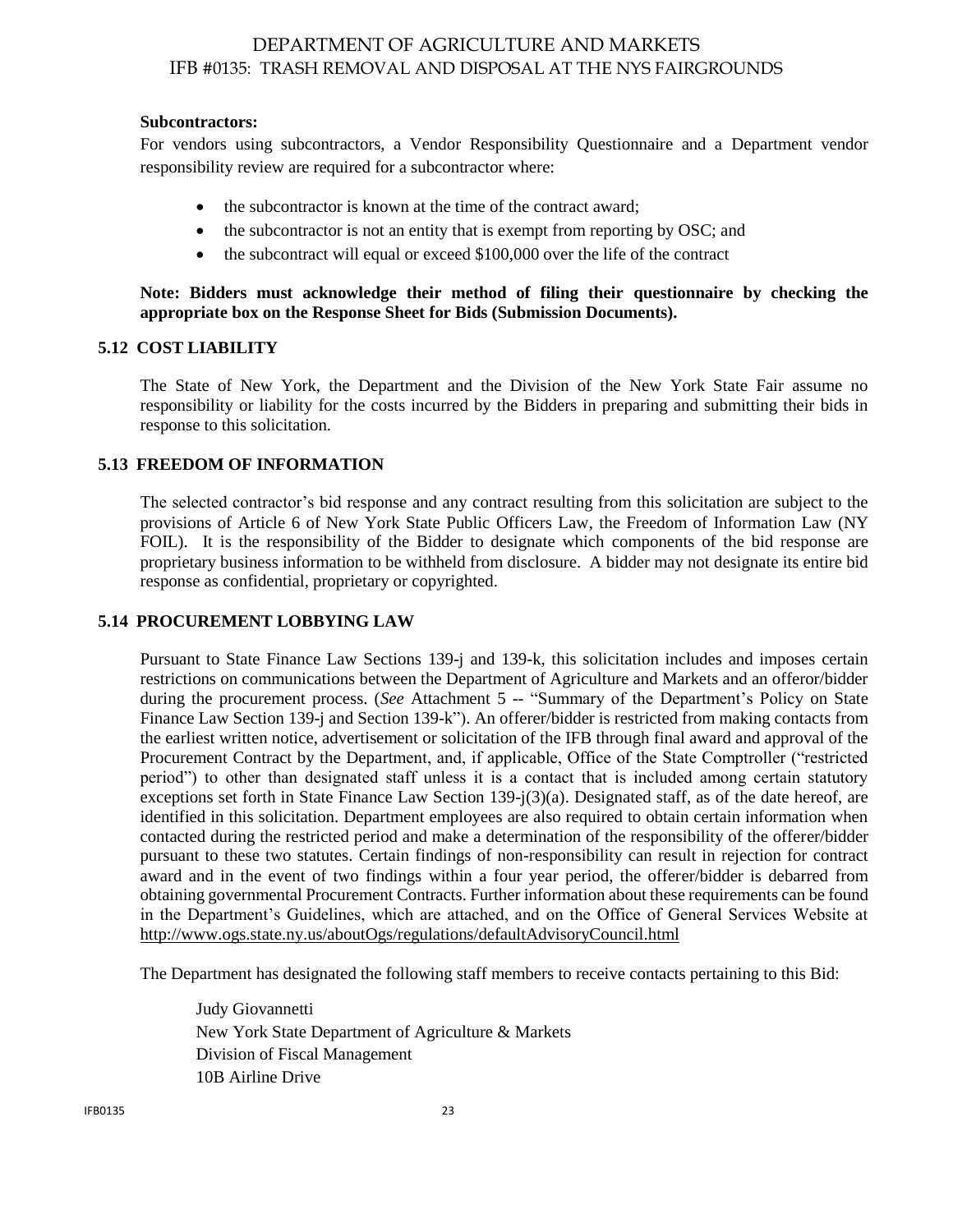Albany, New York 12235 E-mail[: procurement.info@agriculture.ny.gov](mailto:procurement.info@agriculture.ny.gov)

## **6. REQUIRED ASSURANCES**

## **6.1 SUBMISSION DOCUMENTS**

The documents listed below are included in the **Submission Documents** packet, which follows. All documents requiring signature must be signed by an authorized representative of the Bidding entity. Please review the terms and conditions. Certain documents will become part of the resulting contract that will be executed between the successful bidder and the New York State Department of Agriculture and Markets. Please refer to Section 3.2 of this IFB, "Submission Method" for more information on how to package your proposal. The following forms must be completed and returned with the Bid Response:

- **Bid Form and Subcontracting Form** (Signature Required the form is included in the **Submission Documents as Attachment 1**)
- **Mandatory Requirements Certification Form** (Signature Required the form is included in the **Submission Documents as Attachment 2)**
- **Non-Collusive Bidding Certification** (Signature Required the form is included in the **Submission Documents as Attachment 3**)
- **MacBride Certification** (Signature Required the form is included in the **Submission Documents as Attachment 4**)
- **Offerer Disclosure of Prior Non-Responsibility Determinations (Procurement Lobby Law Forms)** (Signature Required - the form is included in the **Submission Documents as Attachment 5**)
- **Vendor Responsibility** (Signature Required the form is included in the **Submission Documents as Attachment 6**)
- **MWBE/EEO Documents** (Signature Required the forms are included in the **Submission Documents as Attachment 7**)
- **Substitute W-9 Form to obtain SFS ID** (Signature Required Return if SFS Vendor ID is requested – the form is included in the **Submission Documents as Attachment 8**)

## <span id="page-23-0"></span>**6.2 CONTRACT DOCUMENTS AND REQUIREMENTS**

The successful bidder will be required to execute a written contract with the Department. A sample New York State Department of Agriculture and Market's contract is attached to this IFB as Exhibit 4. By submitting a bid, bidder agrees to be bound by all terms and conditions in the Department's contract including: Appendix A "Standard Clauses for New York State Contracts" (January 2014); Appendix D "General Conditions for Agreements New York State Department of Agriculture and Markets, and; Appendix E "Special Conditions for Agreements New York State Department of Agriculture and Markets."

#### <span id="page-23-1"></span>**7. RECOMMENDED SUBMISSIONS**

The following forms are not required to be submitted with the bid response. Nevertheless, Bidders are encouraged to submit these forms in order to expedite contract execution if the bidder is awarded the contract.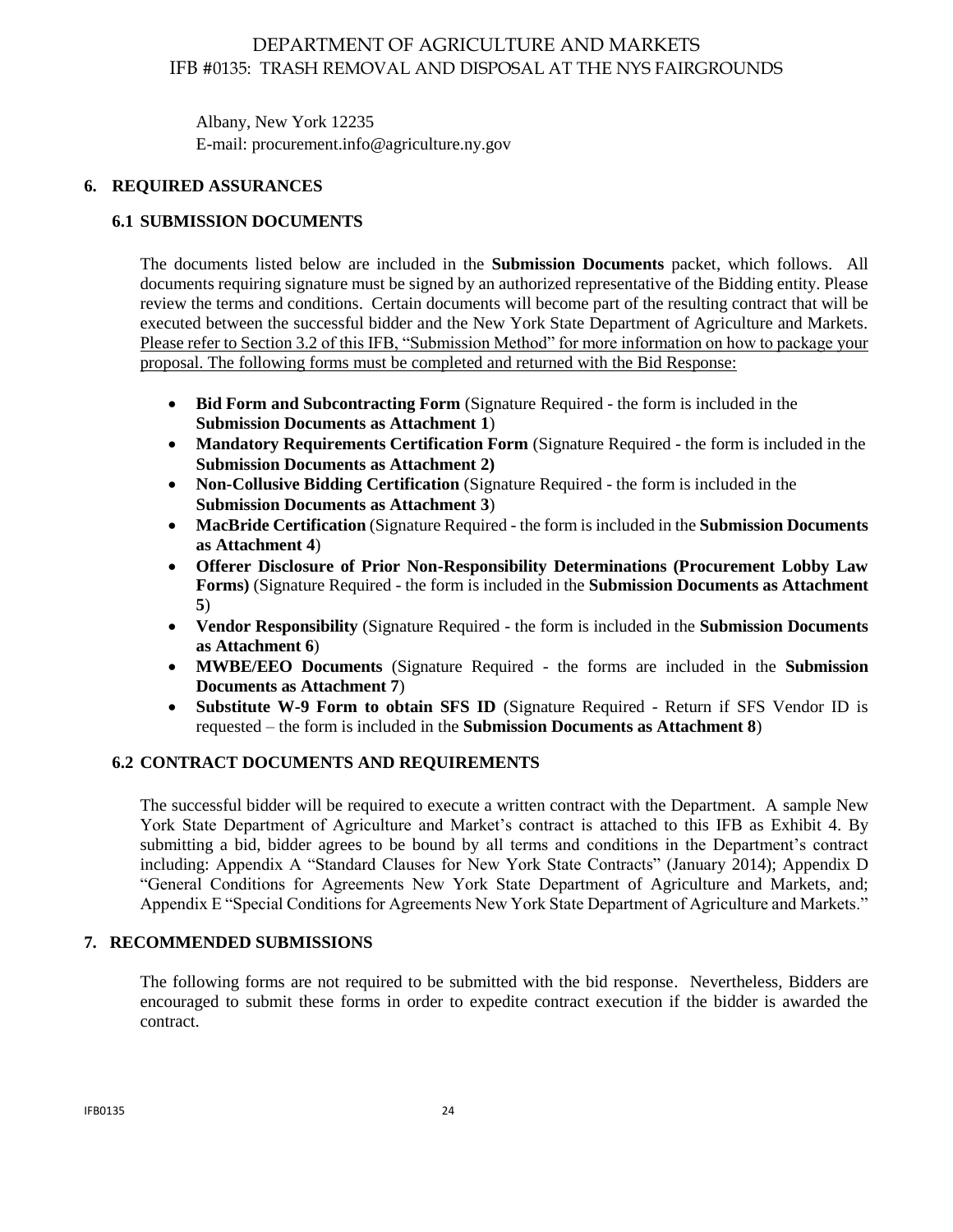#### **AGM Substitute Form W-9**

Any payee/vendor/organization receiving Federal and/or State payments from the Department must complete the Substitute Form W-9 if they are not yet registered in the Statewide Financial System centralized vendor file.

The Department is using the Substitute Form W-9 to obtain certification of a vendor's Tax Identification Number in order to facilitate a vendor's registration with the SFS centralized vendor file and to ensure accuracy of information contained therein. We ask for the information on the Substitute Form W-9 to carry out the Internal Revenue laws of the United States.

#### **Workers' Compensation Coverage and Debarment**

New York State Workers' Compensation Law (WCL) has specific coverage requirements for businesses contracting with New York State and additional requirements which provide for the debarment of vendors that violate certain sections of WCL. The WCL requires, and has required since introduction of the law in 1922, the heads of all municipal and State entities to ensure that businesses have appropriate workers' compensation and disability benefits insurance coverage *prior* to issuing any permits or licenses, or *prior* to entering into contracts.

Workers' compensation requirements are covered by WCL Section 57, while disability benefits are covered by WCL Section 220(8). The Workers' Compensation Benefits clause in Appendix A – STANDARD CLAUSES FOR NEW YORK STATE CONTRACTS states that in accordance with Section 142 of the State Finance Law, a contract shall be void and of no force and effect unless the contractor provides and maintains coverage during the life of the contract for the benefit of such employees as are required to be covered by the provisions of the WCL.

Under provisions of the 2007 Workers' Compensation Reform Legislation (WCL Section 141-b), any person, or entity substantially owned by that person: subject to a final assessment of civil fines or penalties, subject to a stop-work order, or convicted of a misdemeanor for violation of Workers' Compensation laws Section 52 or 131, is barred from bidding on, or being awarded, any public work contract or subcontract with the State, any municipal corporation or public body for one year for each violation. The ban is five years for each felony conviction.

#### **PROOF OF COVERAGE REQUIREMENTS**

The Workers' Compensation Board has developed several forms to assist State contracting entities in ensuring that businesses have the appropriate workers' compensation and disability insurance coverage as required by Sections 57 and 220(8) of the WCL. *Please note – an ACORD form is not acceptable proof of New York State workers' compensation or disability benefits insurance coverage*.

#### **Proof of Workers' Compensation Coverage**

To comply with coverage provisions of the WCL, the Workers' Compensation Board requires that a business seeking to enter into a State contract submit appropriate proof of coverage to the State contracting entity issuing the contract. For each new contract or contract renewal, the contracting entity must obtain ONE of the following forms from the contractor and submit to OSC to prove the contractor has appropriate workers' compensation insurance coverage:

 **Form C-105.2** – Certificate of Workers' Compensation Insurance issued by private insurance carriers, or **Form U-26.3** issued by the State Insurance Fund; or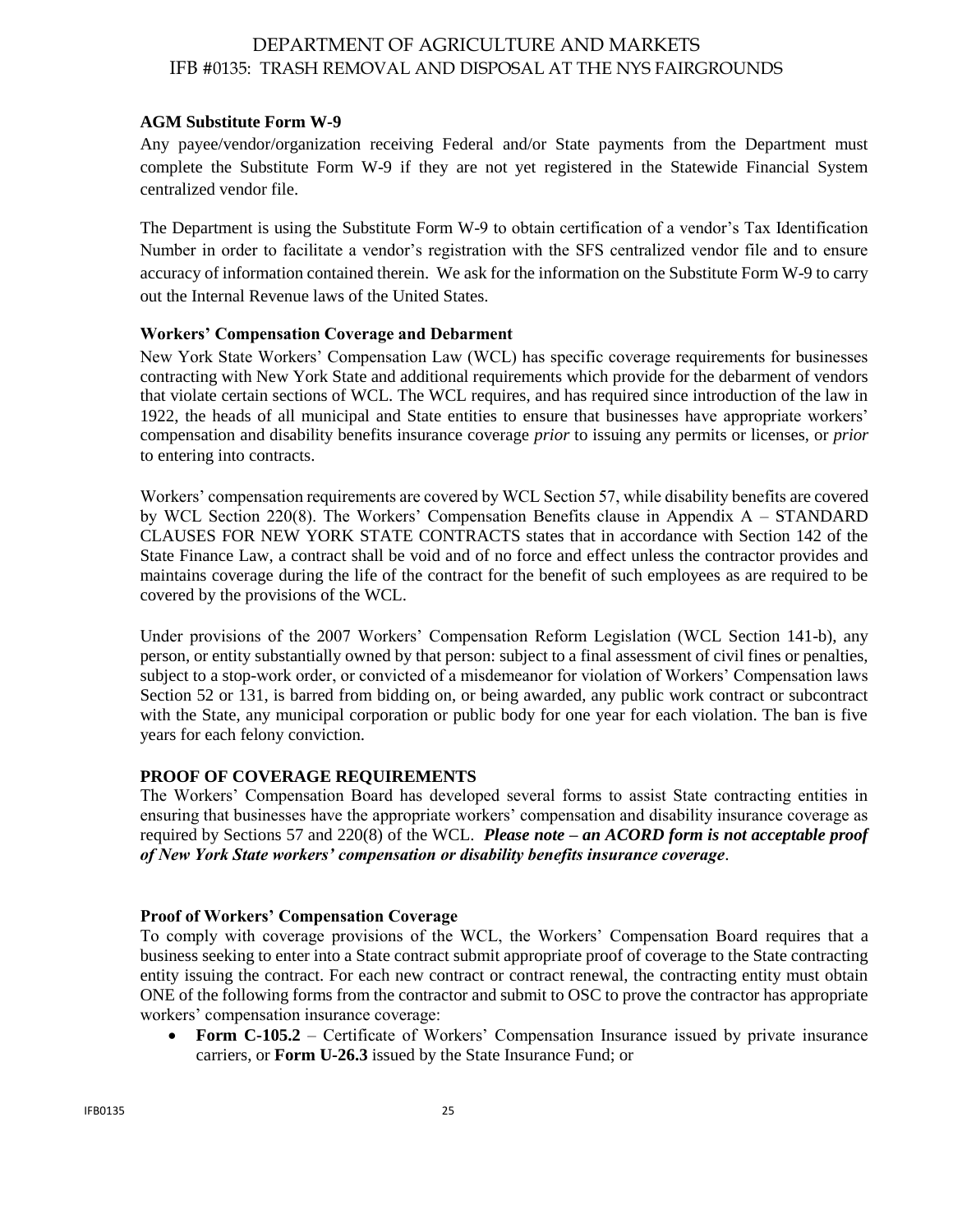- **Form SI-12** Certificate of Workers' Compensation Self-Insurance; or **Form GSI-105.2** Certificate of Participation in Workers' Compensation Group Self-Insurance; or
- **CE-200** Certificate of Attestation of Exemption from NYS Workers' Compensation and/or Disability Benefits Coverage.

## **Proof of Disability Benefits Coverage**

To comply with coverage provisions of the WCL regarding disability benefits, the Workers' Compensation Board requires that a business seeking to enter into a State contract must submit appropriate proof of coverage to the State contracting entity issuing the contract. For each new contract or contract renewal, the contracting entity must obtain ONE of the following forms from the contractor and submit to OSC to prove the contractor has appropriate disability benefits insurance coverage:

- **Form DB-120.1** Certificate of Disability Benefits Insurance; or
- **Form DB-155** Certificate of Disability Benefits Self-Insurance; or
- **CE-200** Certificate of Attestation of Exemption from New York State Workers' Compensation and/or Disability Benefits Coverage.

ALL OF THE ABOVE REFERENCED FORMS, EXCEPT CE-200, SI-12 & DB-155 MUST NAME: New York State Department of Agriculture and Markets, Division of the New York State Fair, 581 State Fair Boulevard, Syracuse, NY 13209 as the Entity Requesting Proof of Coverage (Entity being listed as the Certificate Holder)

For additional information regarding workers' compensation and disability benefits requirements, please refer to the New York State Workers' Compensation Board website at: [http://www.wcb.ny.gov/content/main/Employers/busPermits.jsp.](http://wcb.ny.gov/content/main/Employers/busPermits.jsp) Alternatively, questions relating to either workers' compensation or disability benefits coverage should be directed to the NYS Workers' Compensation Board, Bureau of Compliance at (518) 486-6307.

#### **Sales and Compensating Use Tax Certification (Tax Law § 5-a)**

Tax Law § 5-a requires contractors awarded State contracts for commodities or services valued at more than \$100,000 over the full term of the contract to certify to the New York State Department of Taxation and Finance ("DTF") that they are registered to collect New York State and local sales and compensating use taxes, if they made sales delivered by any means to locations within New York State of tangible personal property or taxable services having a cumulative value in excess of \$300,000, measured over a specific period of time. The registration requirement applies if the contractor made a cumulative total of more than \$300,000 in sales during the four completed sales tax quarters which immediately precede the sales tax quarter in with the certification is made. Sales tax quarters are June – August, September – November, December – February, and March – May. In addition, contractors must certify to DTF that each affiliate and subcontractor of such contractor exceeding such sales threshold during a specified period is registered to collect New York State and local sales and compensating use taxes. Contractors must also certify to the procuring State entity that they filed the certification with the DTF and that it is correct and complete.

The selected bidder must file a properly completed Form ST-220-CA (with OSC as the Contracting Agency within 48 hours of notification of selection for award) and Form ST-220-TD (with the DTF). These requirements must be met before a contract may take effect. Further information can be found at the New York State Department of Taxation and Finance's website, available through this link: www.tax.ny.gov/pdf/publications/sales/pub223.pdf. Forms are available through these links:

- ST-220 CA: http://www.tax.ny.gov/pdf/current\_forms/st/st220ca\_fill\_in.pdf
- ST-220 TD: http://www.tax.ny.gov/pdf/current\_forms/st/st220td\_fill\_in.pdf